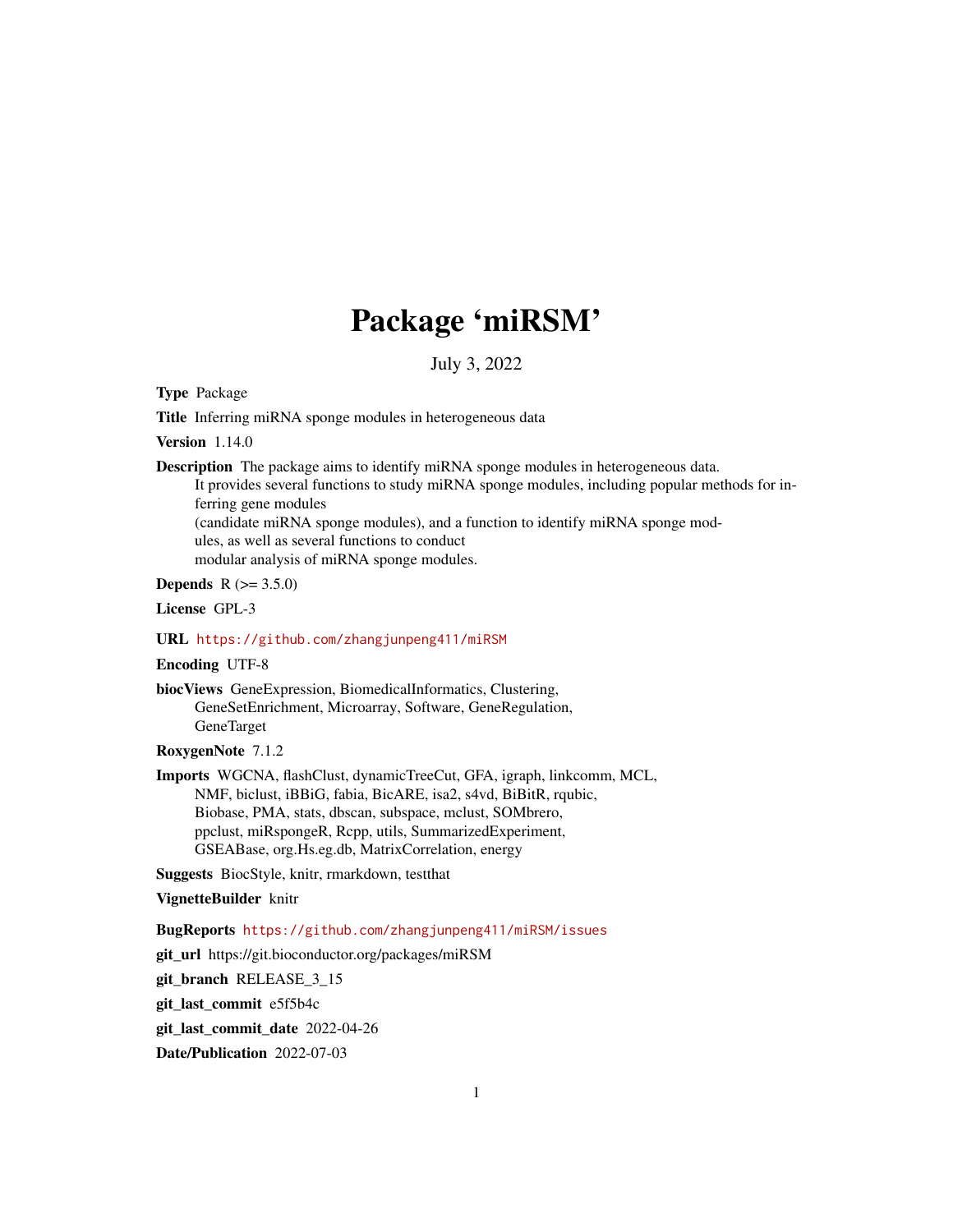Author Junpeng Zhang [aut, cre]

Maintainer Junpeng Zhang <zhangjunpeng411@gmail.com>

# R topics documented:

| $\overline{2}$  |
|-----------------|
| 3               |
| 4               |
| 5               |
| 5               |
|                 |
| -8              |
| <b>10</b>       |
| <b>11</b>       |
| -12             |
| $\overline{14}$ |
| -15             |
| - 16            |
| -18             |
| -18             |
| $\overline{19}$ |
| 20              |
| 21              |
| 23              |
| 24              |
|                 |
| 25              |
|                 |

#### **Index** [27](#page-26-0)

BRCA\_genes *BRCA genes*

# Description

BRCA genes

# Format

BRCA\_genes: A SummarizedExperiment object with 4819 BRCA related genes (including lncR-NAs and mRNAs).

# Details

The BRCA related lncRNAs are from LncRNADisease v2.0, Lnc2Cancer v2.0 and MNDR v2.0. The BRCA related mRNAs are from DisGeNET v5.0 and COSMIC v86.

<span id="page-1-0"></span>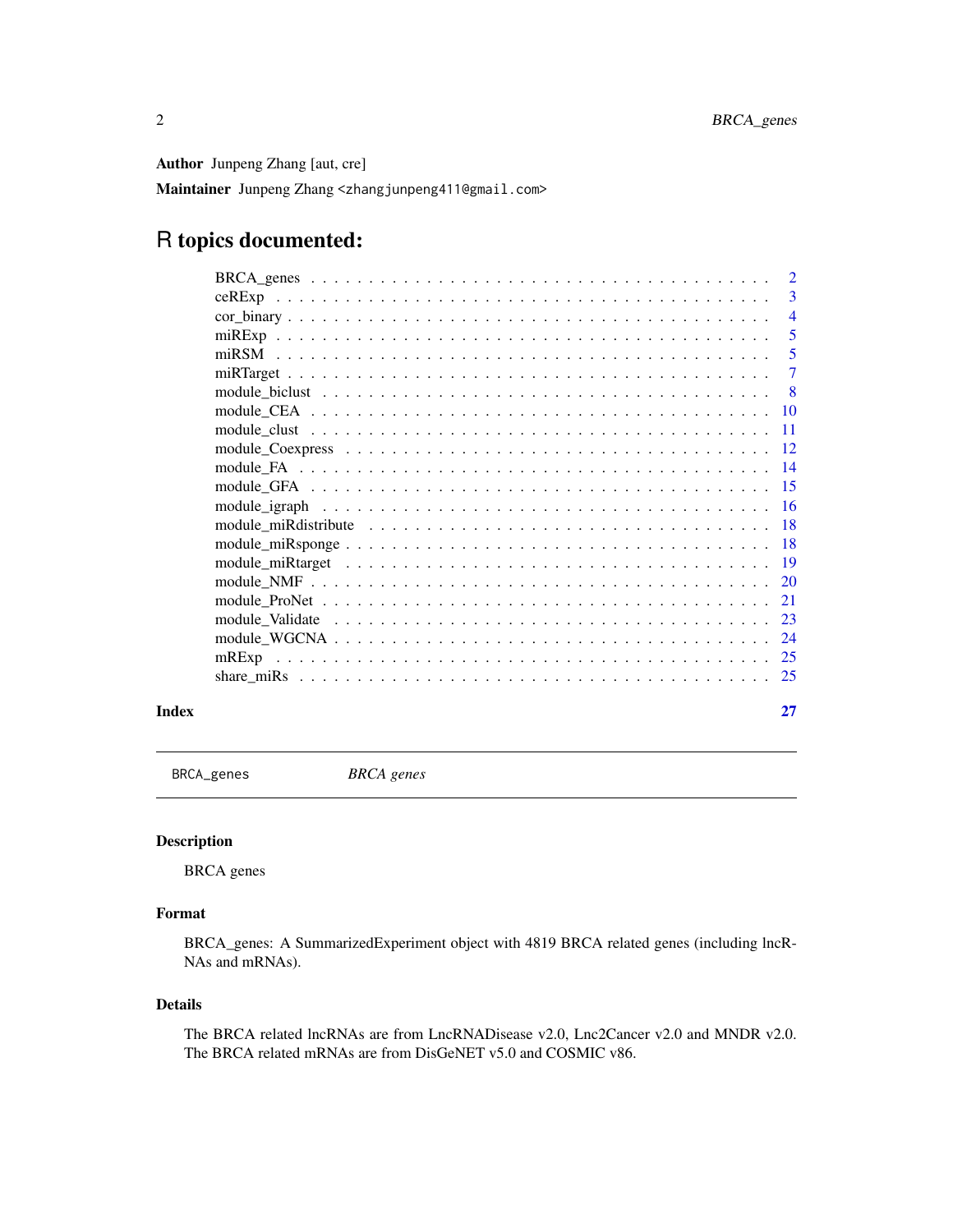#### <span id="page-2-0"></span> $ceRExp$  3

#### References

Bao Z, Yang Z, Huang Z, Zhou Y, Cui Q, Dong D. (2019) "LncRNADisease 2.0: an updated database of long non-coding RNA-associated diseases". Nucleic Acids Res., 47(D1):D1034-D1037.

Cui T, Zhang L, Huang Y, Yi Y, Tan P, Zhao Y, Hu Y, Xu L, Li E, Wang D. (2018) "MNDR v2.0: an updated resource of ncRNA-disease associa-tions in mammals". Nucleic Acids Res., 46, D371- D374.

Gao Y, Wang P, Wang Y, Ma X, Zhi H, Zhou D, Li X, Fang Y, Shen W, Xu Y, Shang S, Wang L, Wang L, Ning S, Li X. (2019) "Lnc2Cancer v2.0: updated database of experimentally supported long non-coding RNAs in human cancers". Nucleic Acids Res., 47, D1028-D1033.

Forbes SA, Beare D, Boutselakis H, Bamford S, Bindal N, Tate J, Cole CG, Ward S, Dawson E, Ponting L, Stefancsik R, Harsha B, Kok CY, Jia M, Jubb H, Sondka Z, Thompson S, De T, Campbell PJ. (2017) "COSMIC: somatic cancer genetics at high-resolution". Nucleic Acids Res., 45, D777- D783

Pinero J, Bravo A, Queralt-Rosinach N, Gutierrez-Sacristan A, Deu-Pons J, Centeno E, Garcia-Garcia J, Sanz F, Furlong LI. (2017) "DisGeNET: a comprehensive platform integrating information on human disease-associated genes and variants". Nucleic Acids Res., 45, D833-D839.

ceRExp *ceRNA expression data*

#### **Description**

ceRNA expression data

#### Format

ceRExp: A SummarizedExperiment object with 72 BRCA and 72 normal samples (rows) and 305 lncRNAs (columns).

#### Details

The matched breast invasive carcinoma (BRCA) miRNA, lncRNA and mRNA expression data is obtained from TCGA (http://cancergenome.nih.gov/). lncRNA expression data is regarded as ceRNA expression data. The data focuses on 72 individuals for which the complete sets of tumor and matched normal (i.e., normal tissue taken from the same patient) profiles are available. A lncRNA which has missing values in more than 10 are imputed using the k-nearest neighbours (KNN) algorithm from the impute R package. We use the limma R package to infer differentially expressed lncRNAs between tumour and normal samples. After the analysis, we select top 305 lncRNAs which are differentially expressed at a significant level (adjusted p-value < 1E-02, adjusted by Benjamini & Hochberg method).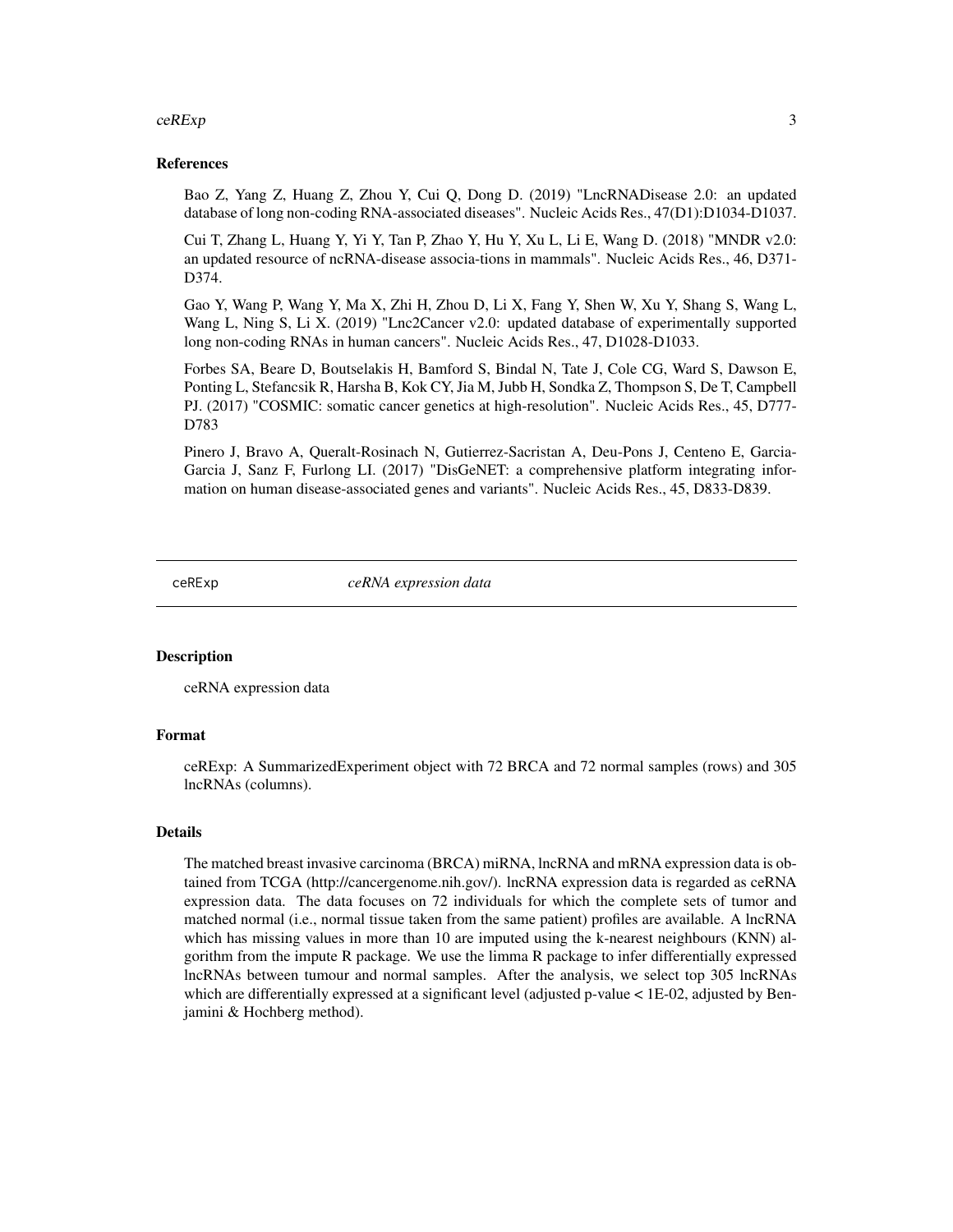<span id="page-3-0"></span>cor\_binary *cor\_binary*

# Description

Generation of positively correlated binary matrix between ceRNAs and mRNAs

#### Usage

```
cor_binary(ceRExp, mRExp, cor.method = "pearson", pos.p.value.cutoff = 0.01)
```
# Arguments

| ceRExp             | A Summarized Experiment object. ceRNA expression data: rows are samples<br>and columns are ceRNAs.       |
|--------------------|----------------------------------------------------------------------------------------------------------|
| mRExp              | A Summarized Experiment object. mRNA expression data: rows are samples<br>and columns are mRNAs.         |
| cor.method         | The method of calculating correlation selected, including 'pearson' (default),<br>'kendall', 'spearman'. |
| pos.p.value.cutoff |                                                                                                          |
|                    | The significant p-value cutoff of positive correlation.                                                  |

# Value

A binary matrix.

# Author(s)

Junpeng Zhang ([https://www.researchgate.net/profile/Junpeng\\_Zhang3](https://www.researchgate.net/profile/Junpeng_Zhang3))

### References

Langfelder P, Horvath S. WGCNA: an R package for weighted correlation network analysis. BMC Bioinformatics. 2008, 9:559.

```
data(BRCASampleData)
cor_binary_matrix <- cor_binary(ceRExp, mRExp)
```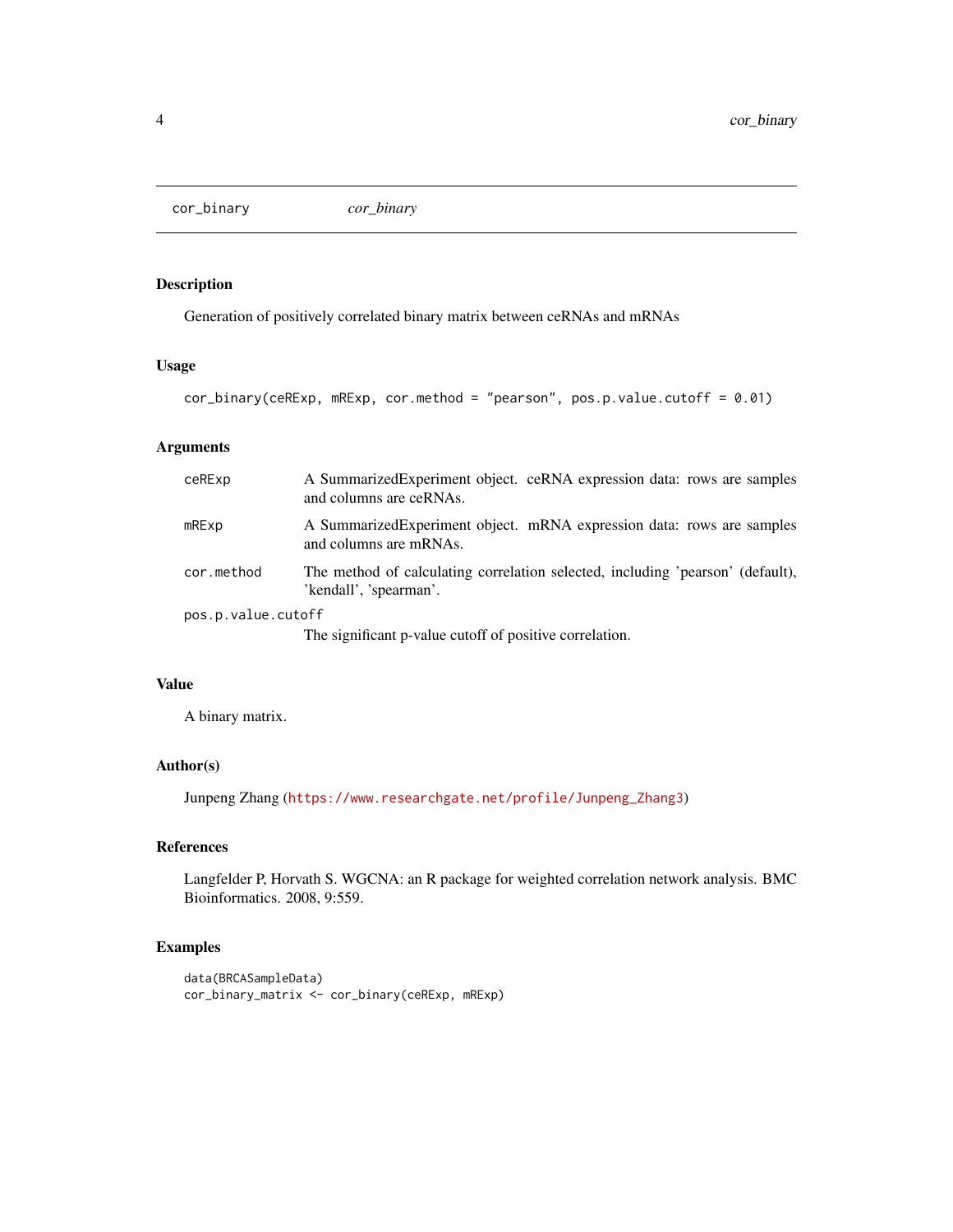<span id="page-4-0"></span>

#### Description

miRNA expression data

#### Format

miRExp: A SummarizedExperiment object with 72 BRCA and 72 normal samples (rows) and 226 miRNAs (columns).

#### Details

The matched breast invasive carcinoma (BRCA) miRNA, lncRNA and mRNA expression data is obtained from TCGA (http://cancergenome.nih.gov/). The data focuses on 72 individuals for which the complete sets of tumor and matched normal (i.e., normal tissue taken from the same patient) profiles are available. A miRNA which has missing values in more than 10 are imputed using the k-nearest neighbours (KNN) algorithm from the impute R package. We use the limma R package to infer differentially expressed miRNAs, ceRNAs and mRNAs between tumour and normal samples. After the analysis, we select top 226 miRNAs which are differentially expressed at a significant level (adjusted p-value < 1E-02, adjusted by Benjamini & Hochberg method).

miRSM *miRSM*

# Description

Identify miRNA sponge modules using sensitivity canonical correlation (SCC), sensitivity distance correlation (SDC), sensitivity RV coefficient (SRVC), and sponge module (SM) methods.

#### Usage

```
miRSM(
 miRExp,
  ceRExp,
 mRExp,
  miRTarget,
  CandidateModulegenes,
  typex = "standard",
  typez = "standard",
  nperms = 100.
  method = c("SCC", "SDC", "SRVC"),
  num_shared_miRNAs = 3,
  pvalue.cutoff = 0.05,
```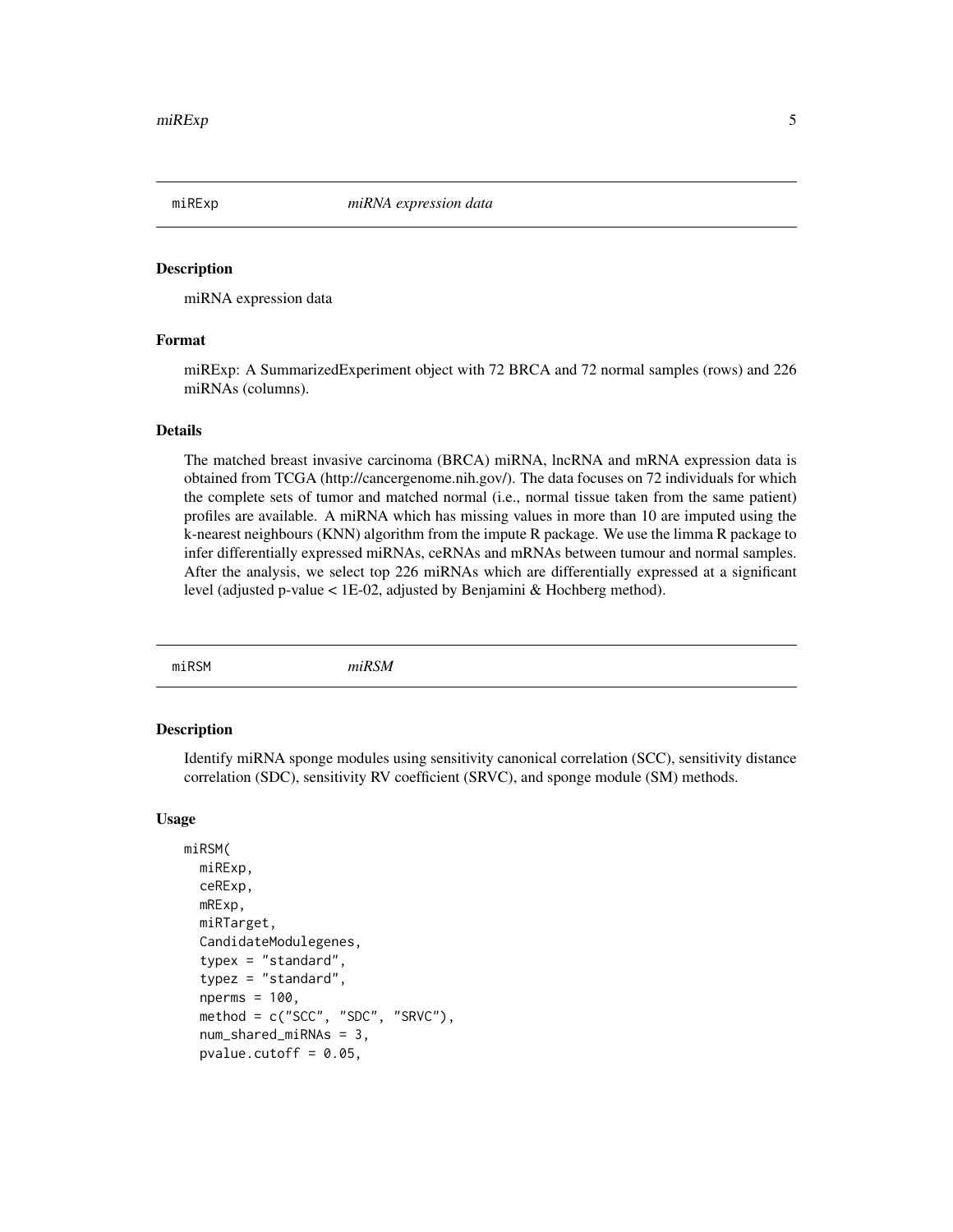```
MC.cutoff = 0.8,SMC.cutoff = 0.1,
 RV_method = c("RV", "RV2", "RVadjMaye", "RVadjGhaziri"),
 BCmethod = "BCPlaid"
)
```
# Arguments

| miRExp               | A SummarizedExperiment object. miRNA expression data: rows are samples<br>and columns are miRNAs.                                                                                                |
|----------------------|--------------------------------------------------------------------------------------------------------------------------------------------------------------------------------------------------|
| ceRExp               | A SummarizedExperiment object. ceRNA expression data: rows are samples<br>and columns are ceRNAs.                                                                                                |
| mRExp                | A SummarizedExperiment object. mRNA expression data: rows are samples<br>and columns are mRNAs.                                                                                                  |
| miRTarget            | A SummarizedExperiment object. Putative miRNA-target binding information.                                                                                                                        |
| CandidateModulegenes |                                                                                                                                                                                                  |
|                      | List object: a list of candidate miRNA sponge modules. Only for the SCC, SDC<br>and SRVC methods.                                                                                                |
| typex                | The columns of x unordered (type='standard') or ordered (type='ordered'). Only<br>for the SCC method.                                                                                            |
| typez                | The columns of z unordered (type='standard') or ordered (type='ordered'). Only<br>for the SCC method.                                                                                            |
| nperms               | The number of permutations. Only for the SCC method.                                                                                                                                             |
| method               | The method selected to identify miRNA sponge modules, including 'SCC',<br>'SDC', 'SRVC' and 'SM'.                                                                                                |
| num_shared_miRNAs    |                                                                                                                                                                                                  |
|                      | The number of common miRNAs shared by a group of ceRNAs and mRNAs.<br>Only for the SCC, SDC and SRVC methods.                                                                                    |
| pvalue.cutoff        | The p-value cutoff of significant sharing of common miRNAs by a group of<br>ceRNAs and mRNAs or significant correlation.                                                                         |
| MC.cutoff            | The cutoff of matrix correlation (canonical correlation, distance correlation and<br>RV coefficient). Only for the SCC, SDC and SRVC methods.                                                    |
| SMC.cutoff           | The cutoff of sensitivity matrix correlation (sensitivity canonical correlation,<br>sensitivity distance correlation and sensitivity RV coefficient). Only for the<br>SCC, SDC and SRVC methods. |
| RV_method            | the method of calculating RV coefficients. Select one of 'RV', 'RV2', 'RVadj-<br>Maye' and 'RVadjGhaziri' methods. Only for the SRVC method.                                                     |
| BCmethod             | Specification of the biclustering method, including 'BCBimax', 'BCCC', 'BC-<br>Plaid' (default), 'BCQuest', 'BCSpectral', 'BCXmotifs'. Only for the SM method.                                   |

## Value

List object: Sensitivity correlation, and genes of miRNA sponge modules.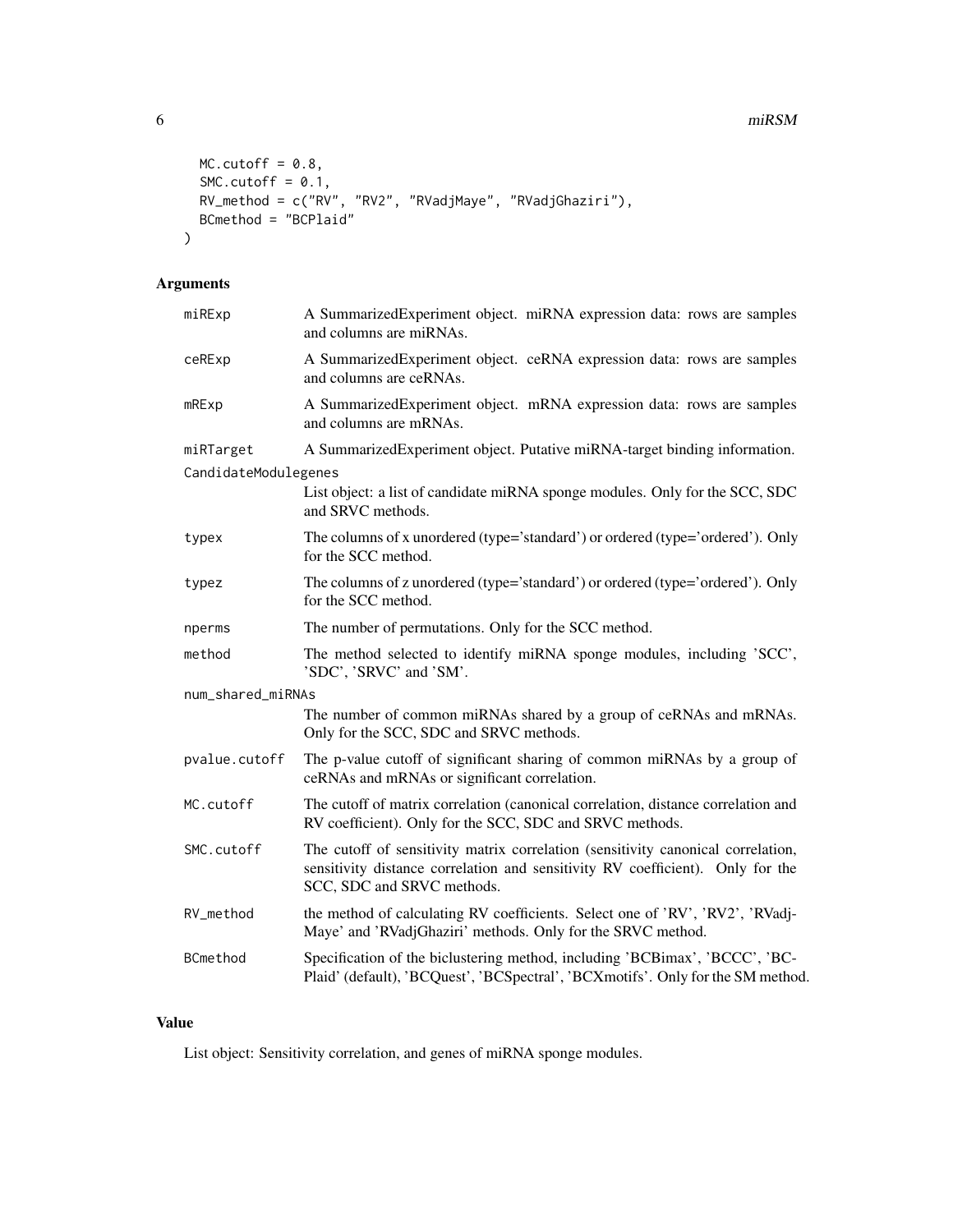#### <span id="page-6-0"></span> $m$ i $R$ Target  $7$

#### Author(s)

Junpeng Zhang ([https://www.researchgate.net/profile/Junpeng\\_Zhang3](https://www.researchgate.net/profile/Junpeng_Zhang3))

#### References

Witten DM, Tibshirani R, Hastie T. A penalized matrix decomposition, with applications to sparse principal components and canonical correlation analysis. Biostatistics. 2009, 10(3):515-34.

Szekely GJ, Rizzo ML. Partial distance correlation with methods for dissimilarities. Annals of Statistics. 2014, 42(6):2382-2412.

Szekely GJ, Rizzo ML, Bakirov NK. Measuring and Testing Dependence by Correlation of Distances, Annals of Statistics, 2007, 35(6):2769-2794.

Robert P, Escoufier Y. A unifying tool for linear multivariate statistical methods: the RV-Coefficient. Applied Statistics, 1976, 25(3):257-265.

Smilde AK, Kiers HA, Bijlsma S, Rubingh CM, van Erk MJ. Matrix correlations for high-dimensional data: the modified RV-coefficient. Bioinformatics, 2009, 25(3):401-405.

Maye CD, Lorent J, Horgan GW. Exploratory analysis of multiple omics datasets using the adjusted RV coefficient". Stat Appl Genet Mol Biol., 2011, 10, 14.

EIGhaziri A, Qannari EM. Measures of association between two datasets; Application to sensory data, Food Quality and Preference, 2015, 40(A):116-124.

#### Examples

```
data(BRCASampleData)
modulegenes_igraph <- module_igraph(ceRExp[, seq_len(10)],
   mRExp[, seq_len(10)])
# Identify miRNA sponge modules using sensitivity RV coefficient (SRVC)
miRSM_igraph_SRVC <- miRSM(miRExp, ceRExp, mRExp, miRTarget,
                        modulegenes_igraph, method = "SRVC",
                        SMC.cutoff = 0.01, RV_method = "RV")
```
miRTarget *miRNA-target ineractions*

#### Description

miRNA-target ineractions

#### Format

miRTarget: A SummarizedExperiment object with 29901 miRNA-target interactions.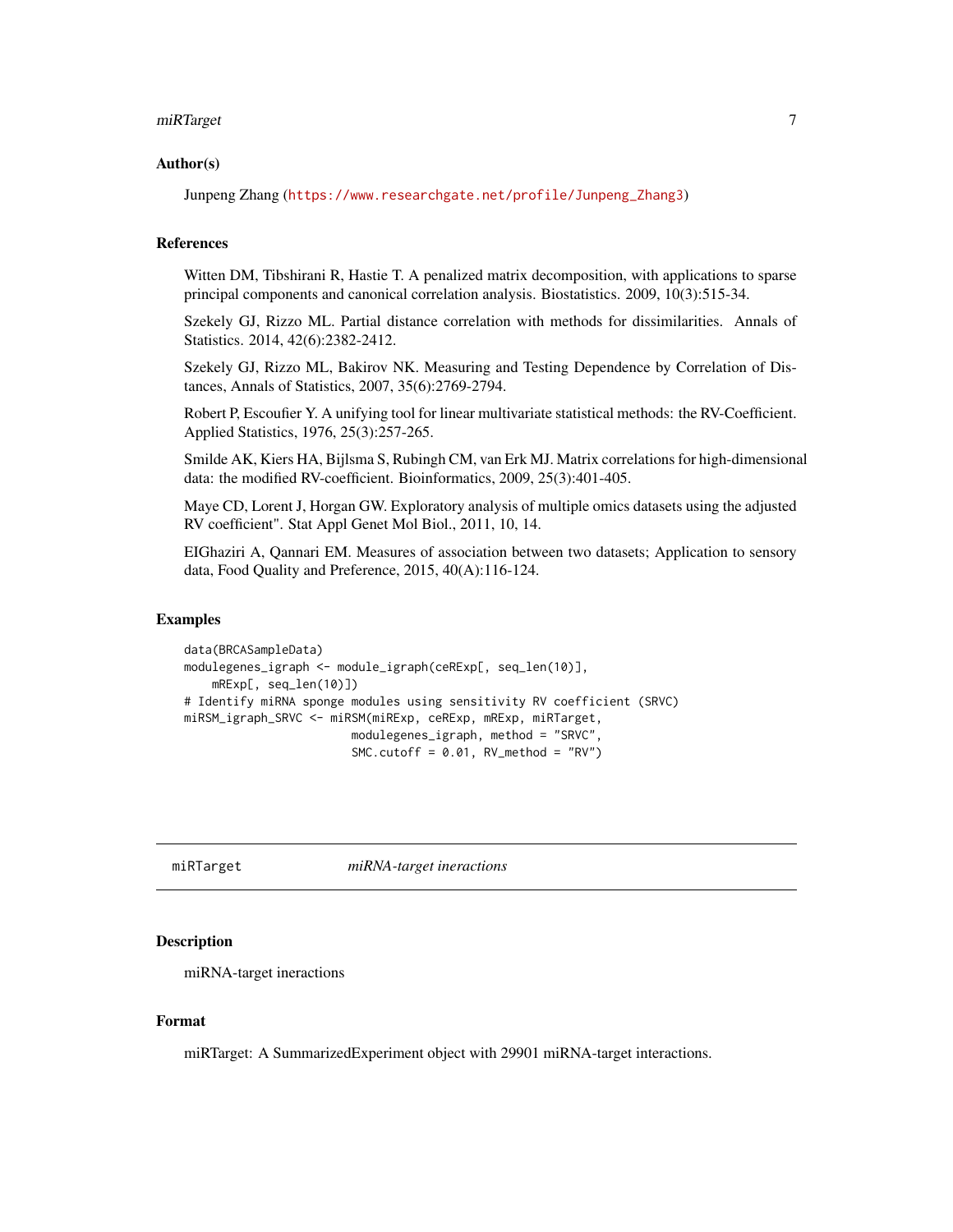# <span id="page-7-0"></span>Details

The miRNA-target binding information is from miRTarBase v7.0 (http://mirtarbase.mbc.nctu.edu.tw/php/index.php), and LncBase v2.0 (http://carolina.imis.athena-innovation.gr/diana\_tools/web/index.php?r=lncbasev2/index). Among 226 miRNAs, 305 lncRNAs and 500 mRNAs which are differentially expressed, we obtain 29901 miRNA-target interactions (including miRNA-lncRNA and miRNA-mRNA interactions).

#### References

Hastie T, Tibshirani R, Narasimhan B, Chu G. impute: Imputation for microarray data. R package version 1.54.0. doi: 10.18129/B9.bioc.impute.

Ritchie ME, Phipson B, Wu D, Hu Y, Law CW, Shi W, et al. limma powers differential expression analyses for RNA-sequencing and microarray studies. Nucleic Acids Res. 2015; 43(7):e47.

module\_biclust *module\_biclust*

# Description

Identification of gene modules from matched ceRNA and mRNA expression data using a series of biclustering packages, including biclust, iBBiG, fabia, BicARE, isa2, s4vd, BiBitR and rqubic

#### Usage

```
module_biclust(
  ceRExp,
  mRExp,
  BCmethod = "fabia",
  num.modules = 10,
  num.ModuleceRs = 2,
  num.ModulemRs = 2
)
```
#### Arguments

| ceRExp        | A Summarized Experiment object. ceRNA expression data: rows are samples<br>and columns are ceRNAs.                                                                                                                                                                                    |
|---------------|---------------------------------------------------------------------------------------------------------------------------------------------------------------------------------------------------------------------------------------------------------------------------------------|
| $m$ R $Exp$   | A Summarized Experiment object. mRNA expression data: rows are samples<br>and columns are mRNAs.                                                                                                                                                                                      |
| BCmethod      | Specification of the biclustering method, including 'BCBimax', 'BCCC', 'BC-<br>Plaid' (default), 'BCQuest', 'BCSpectral', 'BCXmotifs', iBBiG', 'fabia', 'fabiap',<br>'fabias', 'mfsc', 'nmfdiv', 'nmfeu', 'nmfsc', 'FLOC', 'isa', 'BCs4vd', 'BC-<br>ssyd', 'bibit' and 'quBicluster'. |
| num.modules   | The number of modules to be identified. For the 'BCPlaid', 'BCSpectral', 'isa'<br>and 'bibit' methods, no need to set the parameter. For the 'quBicluster' method,<br>the parameter is used to set the number of biclusters that should be reported.                                  |
|               | num. ModuleceRs The minimum number of ceRNAs in each module.                                                                                                                                                                                                                          |
| num.ModulemRs | The minimum number of mRNAs in each module.                                                                                                                                                                                                                                           |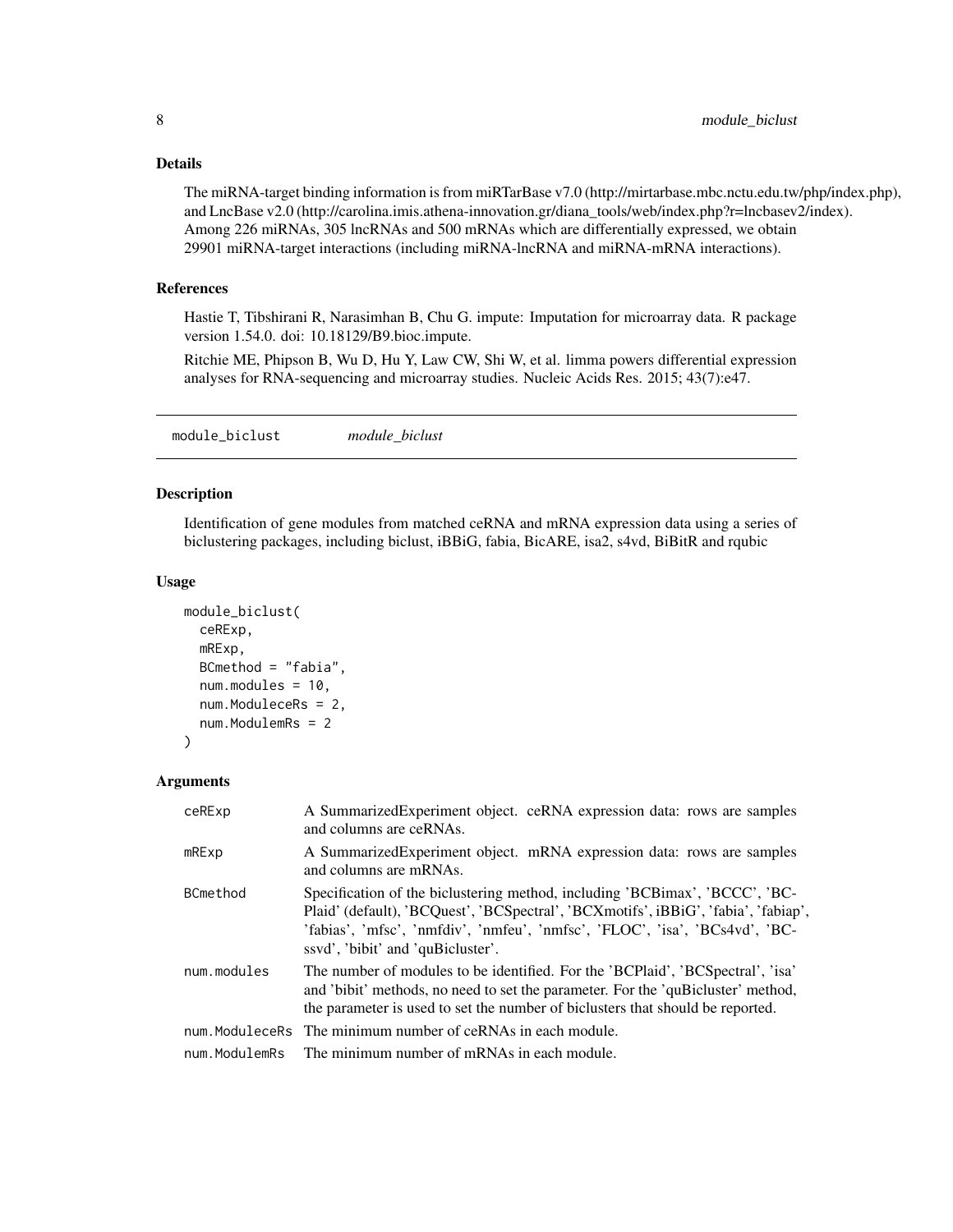#### Value

GeneSetCollection object: a list of module genes.

#### Author(s)

Junpeng Zhang ([https://www.researchgate.net/profile/Junpeng\\_Zhang3](https://www.researchgate.net/profile/Junpeng_Zhang3))

# References

Preli\'c A, Bleuler S, Zimmermann P, Wille A, B\'uhlmann P, Gruissem W, Hennig L, Thiele L, Zitzler E. A systematic comparison and evaluation of biclustering methods for gene expression data. Bioinformatics. 2006, 22(9):1122-9.

Cheng Y, Church GM. Biclustering of expression data. Proc Int Conf Intell Syst Mol Biol. 2000, 8:93-103.

Turner H, Bailey T, Krzanowski W. Improved biclustering of microarray data demonstrated through systematic performance tests. Comput Stat Data Anal. 2003, 48(2): 235-254.

Murali TM, Kasif S. Extracting conserved gene expression motifs from gene expression data. Pac Symp Biocomput. 2003:77-88.

Kluger Y, Basri R, Chang JT, Gerstein M. Spectral biclustering of microarray data: coclustering genes and conditions. Genome Res. 2003, 13(4):703-16.

Gusenleitner D, Howe EA, Bentink S, Quackenbush J, Culhane AC. iBBiG: iterative binary biclustering of gene sets. Bioinformatics. 2012, 28(19):2484-92.

Hochreiter S, Bodenhofer U, Heusel M, Mayr A, Mitterecker A, Kasim A, Khamiakova T, Van Sanden S, Lin D, Talloen W, Bijnens L, G\'ohlmann HW, Shkedy Z, Clevert DA. FABIA: factor analysis for bicluster acquisition. Bioinformatics. 2010, 26(12):1520-7.

Yang J, Wang H, Wang W, Yu, PS. An improved biclustering method for analyzing gene expression. Int J Artif Intell Tools. 2005, 14(5): 771-789.

Bergmann S, Ihmels J, Barkai N. Iterative signature algorithm for the analysis of large-scale gene expression data. Phys Rev E Stat Nonlin Soft Matter Phys. 2003, 67(3 Pt 1):031902.

Sill M, Kaiser S, Benner A, Kopp-Schneider A. Robust biclustering by sparse singular value decomposition incorporating stability selection. Bioinformatics. 2011, 27(15):2089-97.

Lee M, Shen H, Huang JZ, Marron JS. Biclustering via sparse singular value decomposition. Biometrics. 2010, 66(4):1087-95.

Rodriguez-Baena DS, Perez-Pulido AJ, Aguilar-Ruiz JS. A biclustering algorithm for extracting bit-patterns from binary datasets. Bioinformatics. 2011, 27(19):2738-45.

Li G, Ma Q, Tang H, Paterson AH, Xu Y. QUBIC: a qualitative biclustering algorithm for analyses of gene expression data. Nucleic Acids Res. 2009, 37(15):e101.

```
data(BRCASampleData)
modulegenes_biclust <- module_biclust(ceRExp[, seq_len(30)],
   mRExp[, seq_len(30)])
```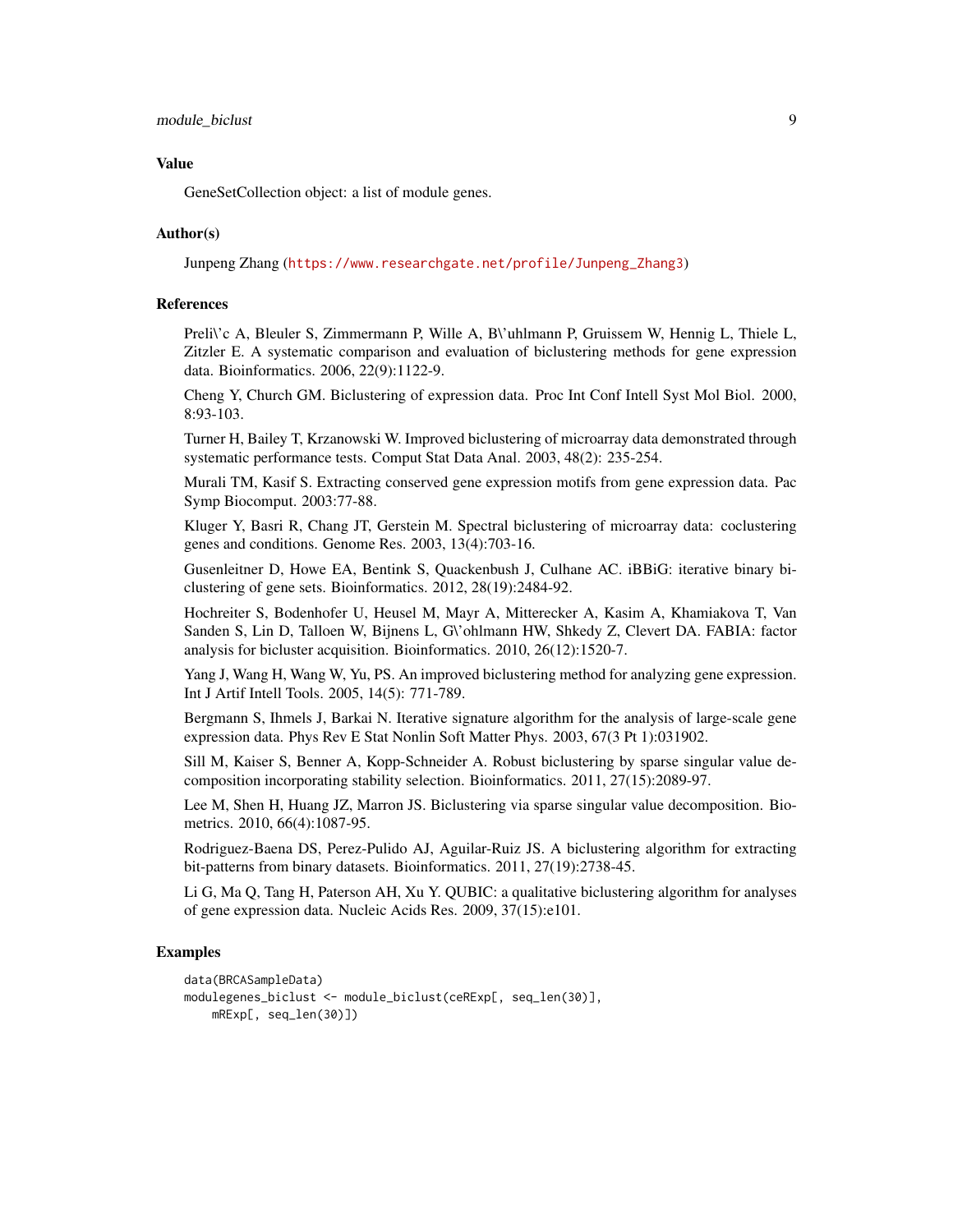<span id="page-9-0"></span>module\_CEA *module\_CEA*

#### Description

Cancer enrichment analysis of miRNA sponge modules using hypergeometric distribution test

#### Usage

module\_CEA(ceRExp, mRExp, Cancergenes, Modulelist)

#### **Arguments**

| ceRExp               | A Summarized Experiment object. ceRNA expression data: rows are samples<br>and columns are ceRNAs. |
|----------------------|----------------------------------------------------------------------------------------------------|
| $m$ R $E$ $\times$ p | A Summarized Experiment object. mRNA expression data: rows are samples<br>and columns are mRNAs.   |
| Cancergenes          | A Summarized Experiment object: a list of cancer genes given.                                      |
| Modulelist           | List object: a list of the identified miRNA sponge modules.                                        |

# Value

Cancer enrichment significance p-values of the identified miRNA sponge modules

# Author(s)

Junpeng Zhang ([https://www.researchgate.net/profile/Junpeng\\_Zhang3](https://www.researchgate.net/profile/Junpeng_Zhang3))

# References

Johnson NL, Kotz S, Kemp AW (1992) "Univariate Discrete Distributions", Second Edition. New York: Wiley.

```
data(BRCASampleData)
modulegenes_WGCNA <- module_WGCNA(ceRExp, mRExp)
# Identify miRNA sponge modules using sensitivity RV coefficient (SRVC)
miRSM_WGCNA_SRVC <- miRSM(miRExp, ceRExp, mRExp, miRTarget,
                       modulegenes_WGCNA, method = "SRVC",
                       SMC.cutoff = 0.01, RV_method = "RV")miRSM_WGCNA_SRVC_genes <- miRSM_WGCNA_SRVC[[2]]
miRSM.CEA.pvalue <- module_CEA(ceRExp, mRExp, BRCA_genes,
                              miRSM_WGCNA_SRVC_genes)
```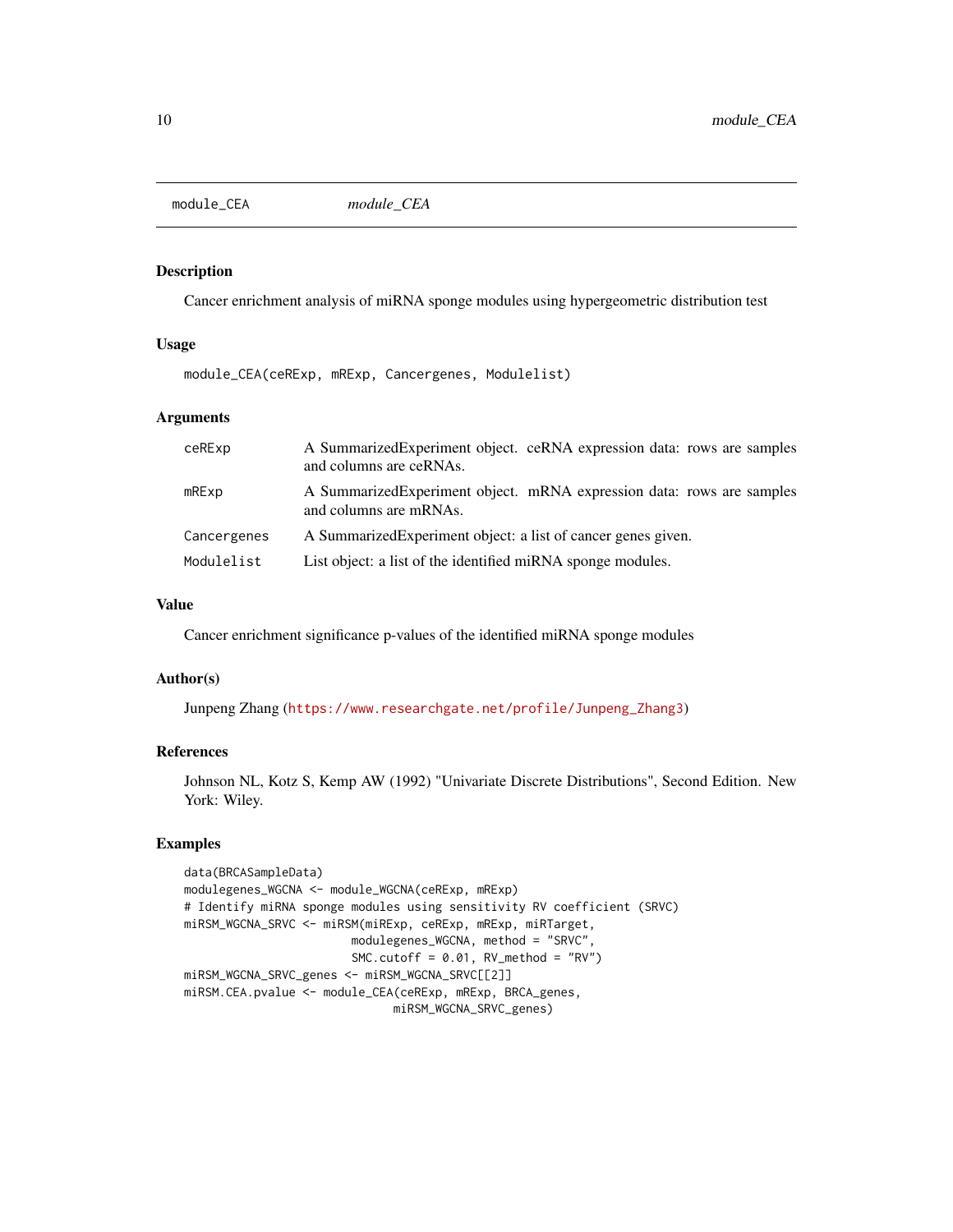# <span id="page-10-0"></span>Description

Identification of gene modules from matched ceRNA and mRNA expression data using a series of clustering packages, including stats, flashClust, dbscan, subspace, mclust, SOMbrero and ppclust packages.

# Usage

```
module_clust(
  ceRExp,
 mRExp,
  cluster.method = "kmeans",
  num.modules = 10,
  num.ModuleceRs = 2,
  num.ModulemRs = 2
)
```
# Arguments

| ceRExp         | A SummarizedExperiment object. ceRNA expression data: rows are samples<br>and columns are ceRNAs.                                                                                                                                              |
|----------------|------------------------------------------------------------------------------------------------------------------------------------------------------------------------------------------------------------------------------------------------|
| $m$ R $E$ $xp$ | A Summarized Experiment object. mRNA expression data: rows are samples<br>and columns are mRNAs.                                                                                                                                               |
|                | cluster method Specification of the clustering method, including 'kmeans' (default), 'helust',<br>'dbscan', 'clique', 'gmm', 'som' and 'fcm'.                                                                                                  |
| num.modules    | Parameter of the number of modules to be identified for the 'kmeans', 'holust',<br>'gmm' and 'fcm' methods. Parameter of the number of intervals for the 'clique'<br>method. For the 'dbscan' and 'som' methods, no need to set the parameter. |
|                | num. ModuleceRs The minimum number of ceRNAs in each module.                                                                                                                                                                                   |
| num.ModulemRs  | The minimum number of mRNAs in each module.                                                                                                                                                                                                    |

# Value

GeneSetCollection object: a list of module genes.

# Author(s)

Junpeng Zhang ([https://www.researchgate.net/profile/Junpeng\\_Zhang3](https://www.researchgate.net/profile/Junpeng_Zhang3))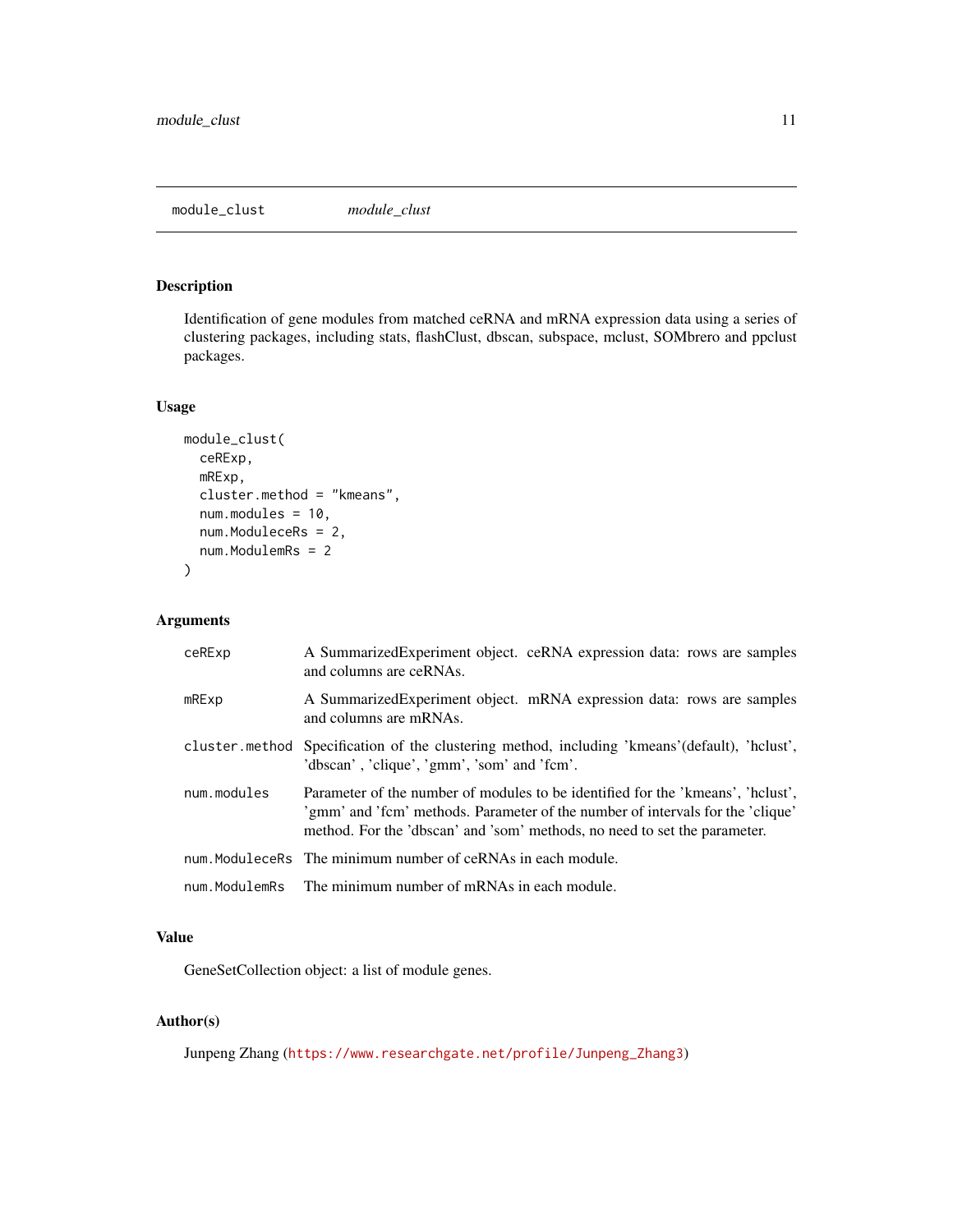#### <span id="page-11-0"></span>References

Forgy EW. Cluster analysis of multivariate data: efficiency vs interpretability of classifications. Biometrics, 1965, 21:768-769.

Hartigan JA, Wong MA. Algorithm AS 136: A K-means clustering algorithm. Applied Statistics, 1979, 28:100-108.

Lloyd SP. Least squares quantization in PCM. Technical Note, Bell Laboratories. Published in 1982 in IEEE Transactions on Information Theory, 1982, 28:128-137.

MacQueen J. Some methods for classification and analysis of multivariate observations. In Proceedings of the Fifth Berkeley Symposium on Mathematical Statistics and Probability, eds L. M. Le Cam & J. Neyman, 1967, 1, pp.281-297. Berkeley, CA: University of California Press.

Langfelder P, Horvath S. Fast R Functions for Robust Correlations and Hierarchical Clustering. Journal of Statistical Software. 2012, 46(11):1-17.

Ester M, Kriegel HP, Sander J, Xu X. A density-based algorithm for discovering clusters in large spatial databases with noise, Proceedings of 2nd International Conference on Knowledge Discovery and Data Mining (KDD-96), 1996, 96(34): 226-231.

Campello RJGB, Moulavi D, Sander J. Density-based clustering based on hierarchical density estimates, Pacific-Asia conference on knowledge discovery and data mining. Springer, Berlin, Heidelberg, 2013: 160-172.

Agrawal R, Gehrke J, Gunopulos D, Raghavan P. Automatic subspace clustering of high dimensional data for data mining applications. In Proc. ACM SIGMOD, 1998.

Scrucca L, Fop M, Murphy TB, Raftery AE. mclust 5: clustering, classification and density estimation using Gaussian finite mixture models The R Journal 8/1, 2016, pp. 205-233.

Kohonen T. Self-Organizing Maps. Berlin/Heidelberg: Springer-Verlag, 3rd edition, 2001.

Dunn JC. A fuzzy relative of the ISODATA process and its use in detecting compact well-separated clusters. Journal of Cybernetics, 1973, 3(3):32-57.

Bezdek JC. Cluster validity with fuzzy sets. Journal of Cybernetics, 1974, 3: 58-73.

Bezdek JC. Pattern recognition with fuzzy objective function algorithms. Plenum, NY, 1981.

#### Examples

```
data(BRCASampleData)
modulegenes_clust <- module_clust(ceRExp[, seq_len(30)],
    mRExp[, seq_len(30)])
```
module\_Coexpress *module\_Coexpress*

#### **Description**

Co-expression analysis of each miRNA sponge module and its corresponding random miRNA sponge module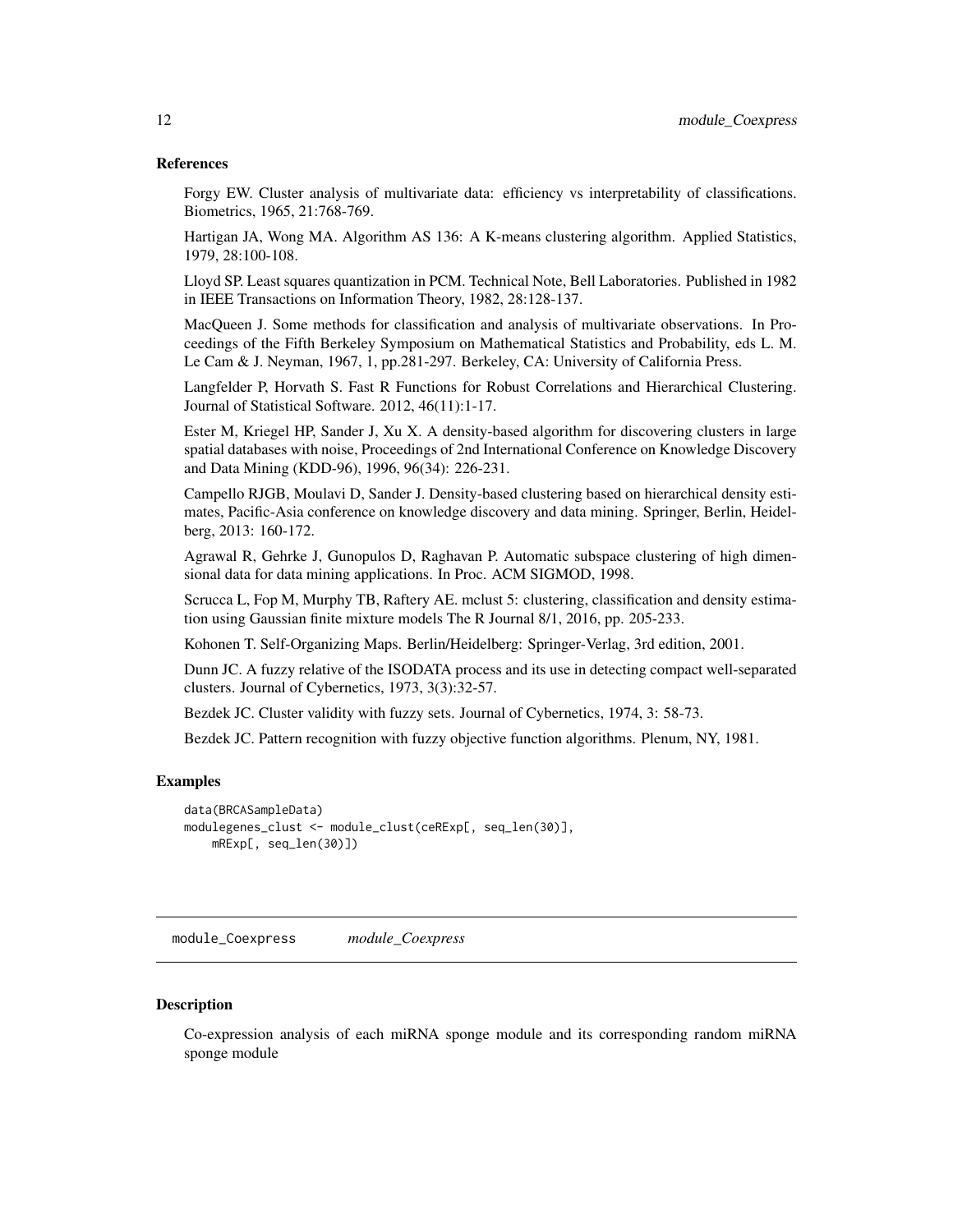# module\_Coexpress 13

# Usage

```
module_Coexpress(
 ceRExp,
  mRExp,
 Modulelist,
  resample = 1000,
 method = c("mean", "median"),test.method = c("t.test", "wilcox.test")
)
```
# Arguments

| ceRExp      | A Summarized Experiment object. ceRNA expression data: rows are samples<br>and columns are ceRNAs.                                                                                                                                                                                             |
|-------------|------------------------------------------------------------------------------------------------------------------------------------------------------------------------------------------------------------------------------------------------------------------------------------------------|
| mRExp       | A SummarizedExperiment object. mRNA expression data: rows are samples<br>and columns are mRNAs.                                                                                                                                                                                                |
| Modulelist  | List object: a list of the identified miRNA sponge modules.                                                                                                                                                                                                                                    |
| resample    | The number of random miRNA sponge modules generated, and 1000 times in<br>default.                                                                                                                                                                                                             |
| method      | The method used to evaluate the co-expression level of each miRNA sponge<br>module. Users can select "mean" or "median" to calculate co-expression value<br>of each miRNA sponge module and its corresponding random miRNA sponge<br>module.                                                   |
| test.method | The method used to evaluate statistical significance p-value of co-expression<br>level higher than random miRNA sponge modules. Users can select "t.test" or<br>"wilcox.test" to calculate statistical significance p-value of co-expression level<br>higher than random miRNA sponge modules. |

# Value

List object: co-expression values of miRNA sponge modules and their corresponding random miRNA sponge modules, and statistical significance p-value of co-expression level higher than random miRNA sponge modules.

# Author(s)

Junpeng Zhang ([https://www.researchgate.net/profile/Junpeng\\_Zhang3](https://www.researchgate.net/profile/Junpeng_Zhang3))

```
data(BRCASampleData)
modulegenes_WGCNA <- module_WGCNA(ceRExp, mRExp)
# Identify miRNA sponge modules using sensitivity RV coefficient (SRVC)
miRSM_WGCNA_SRVC <- miRSM(miRExp, ceRExp, mRExp, miRTarget,
                       modulegenes_WGCNA, method = "SRVC",
                       SMC.cutoff = 0.01, RV_method = "RV")
miRSM_WGCNA_SRVC_genes <- miRSM_WGCNA_SRVC[[2]]
miRSM_WGCNA_Coexpress <- module_Coexpress(ceRExp, mRExp,
```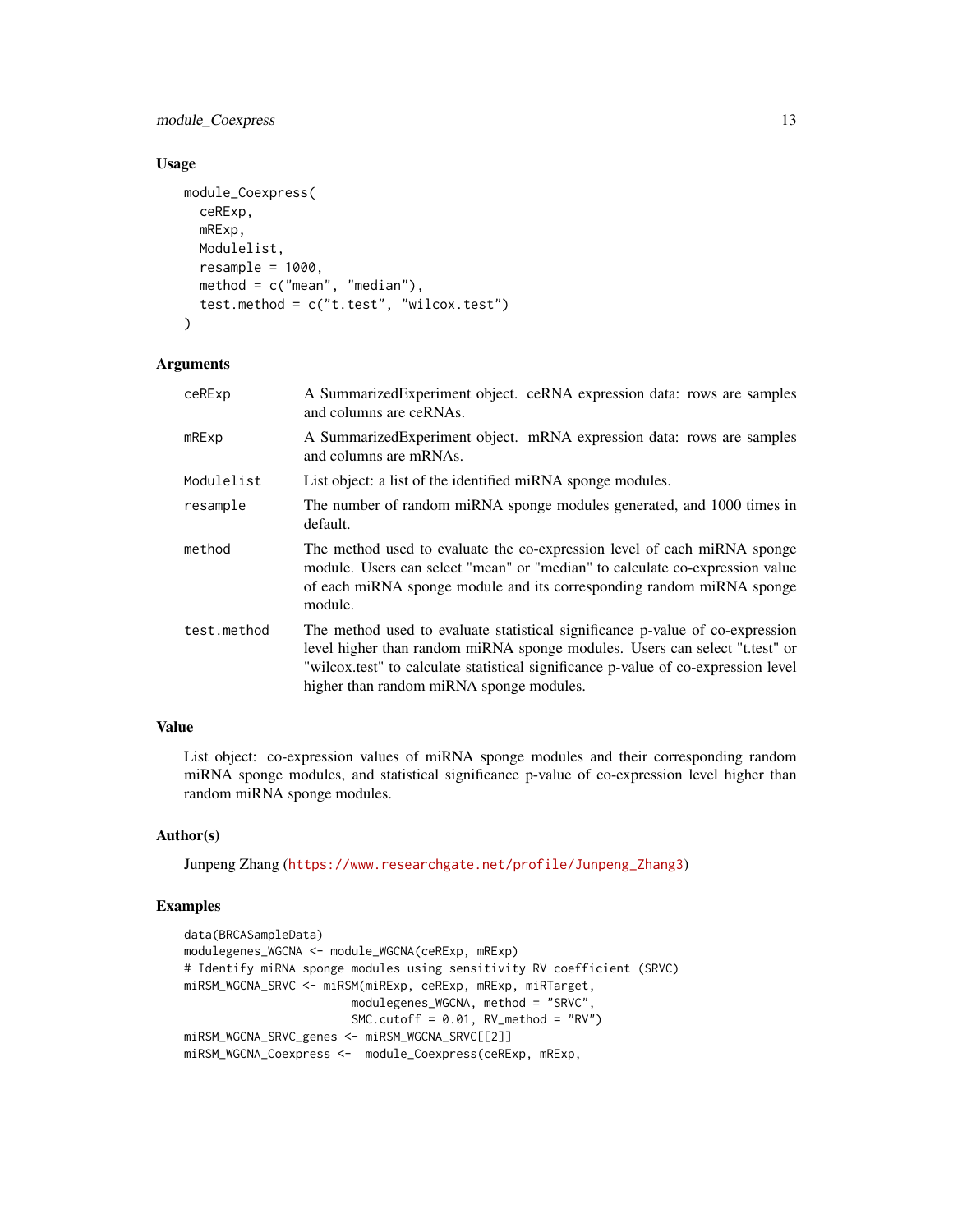```
miRSM_WGCNA_SRVC_genes,
resample = 10, method = "mean",
test.method = "t.test")
```
<span id="page-13-0"></span>module\_FA *module\_FA*

# Description

Functional analysis of miRNA sponge modules, including functional enrichment and disease enrichment analysis

# Usage

```
module_FA(
 Modulelist,
 GOont = "BP",Diseaseont = "DO",
 KEGGorganism = "hsa",
 Reactomeorganism = "human",
 OrgDb = "org.Hs.eg.db",
  padjustvaluecutoff = 0.05,
 padjustedmethod = "BH",
 Analysis.type = c("FEA", "DEA")
\mathcal{L}
```
# Arguments

| Modulelist         | List object: a list of miRNA sponge modules.                                                                                           |
|--------------------|----------------------------------------------------------------------------------------------------------------------------------------|
| GOont              | One of 'MF', 'BP', and 'CC' subontologies.                                                                                             |
| Diseaseont         | One of 'DO', and 'DOLite' subontologies.                                                                                               |
| KEGGorganism       | Organism, supported organism listed in http://www.genome.jp/kegg/catalog/org_list.html.                                                |
| Reactomeorganism   |                                                                                                                                        |
|                    | Organism, one of 'human', 'rat', ' mouse', 'celegans', 'yeast', 'zebrafish', 'fly'.                                                    |
| OrgDb              | OrgDb                                                                                                                                  |
| padjustvaluecutoff |                                                                                                                                        |
|                    | A cutoff value of adjusted p-values.                                                                                                   |
| padjustedmethod    |                                                                                                                                        |
|                    | Adjusted method of p-values, can select one of 'holm', 'hochberg', 'hommel',<br>'bonferroni', 'BH', 'BY', 'fdr', 'none'.               |
| Analysis.type      | The type of functional analysis selected, including 'FEA' (functional enrichment<br>analysis) and 'DEA' (disease enrichment analysis). |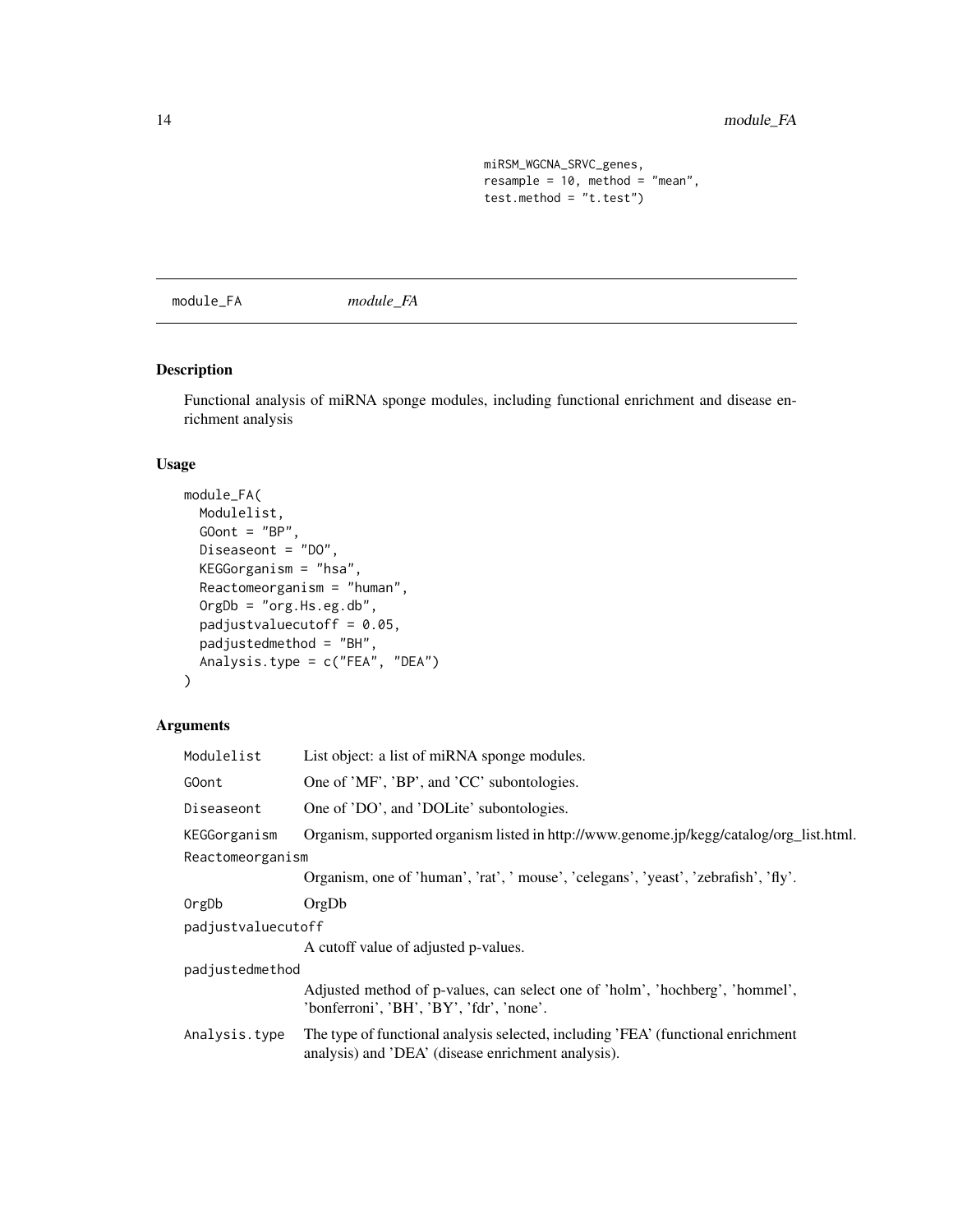# <span id="page-14-0"></span>module\_GFA 15

# Value

List object: a list of enrichment analysis results.

#### Author(s)

Junpeng Zhang ([https://www.researchgate.net/profile/Junpeng\\_Zhang3](https://www.researchgate.net/profile/Junpeng_Zhang3))

#### References

Zhang J, Liu L, Xu T, Xie Y, Zhao C, Li J, Le TD (2019). "miRspongeR: an R/Bioconductor package for the identification and analysis of miRNA sponge interaction networks and modules." BMC Bioinformatics, 20, 235.

Yu G, Wang L, Han Y, He Q (2012). "clusterProfiler: an R package for comparing biological themes among gene clusters." OMICS: A Journal of Integrative Biology, 16(5), 284-287.

#### Examples

```
## Not run:
data(BRCASampleData)
modulegenes_WGCNA <- module_WGCNA(ceRExp, mRExp)
# Identify miRNA sponge modules using sensitivity RV coefficient (SRVC)
miRSM_WGCNA_SRVC <- miRSM(miRExp, ceRExp, mRExp, miRTarget,
                        modulegenes_WGCNA, method = "SRVC",
                        SMC.cutoff = 0.01, RV_method = "RV")miRSM_WGCNA_SRVC_genes <- miRSM_WGCNA_SRVC[[2]]
miRSM_WGCNA_SRVC_FEA <- module_FA(miRSM_WGCNA_SRVC_genes, Analysis.type = 'FEA')
miRSM_WGCNA_SRVC_DEA <- module_FA(miRSM_WGCNA_SRVC_genes, Analysis.type = 'DEA')
```
## End(Not run)

module\_GFA *module\_GFA*

#### **Description**

Identification of gene modules from matched ceRNA and mRNA expression data using GFA package

#### Usage

```
module_GFA(
  ceRExp,
 mRExp,
 StrengthCut = 0.9,
  iter.max = 5000.num.ModuleceRs = 2,
  num.ModulemRs = 2
)
```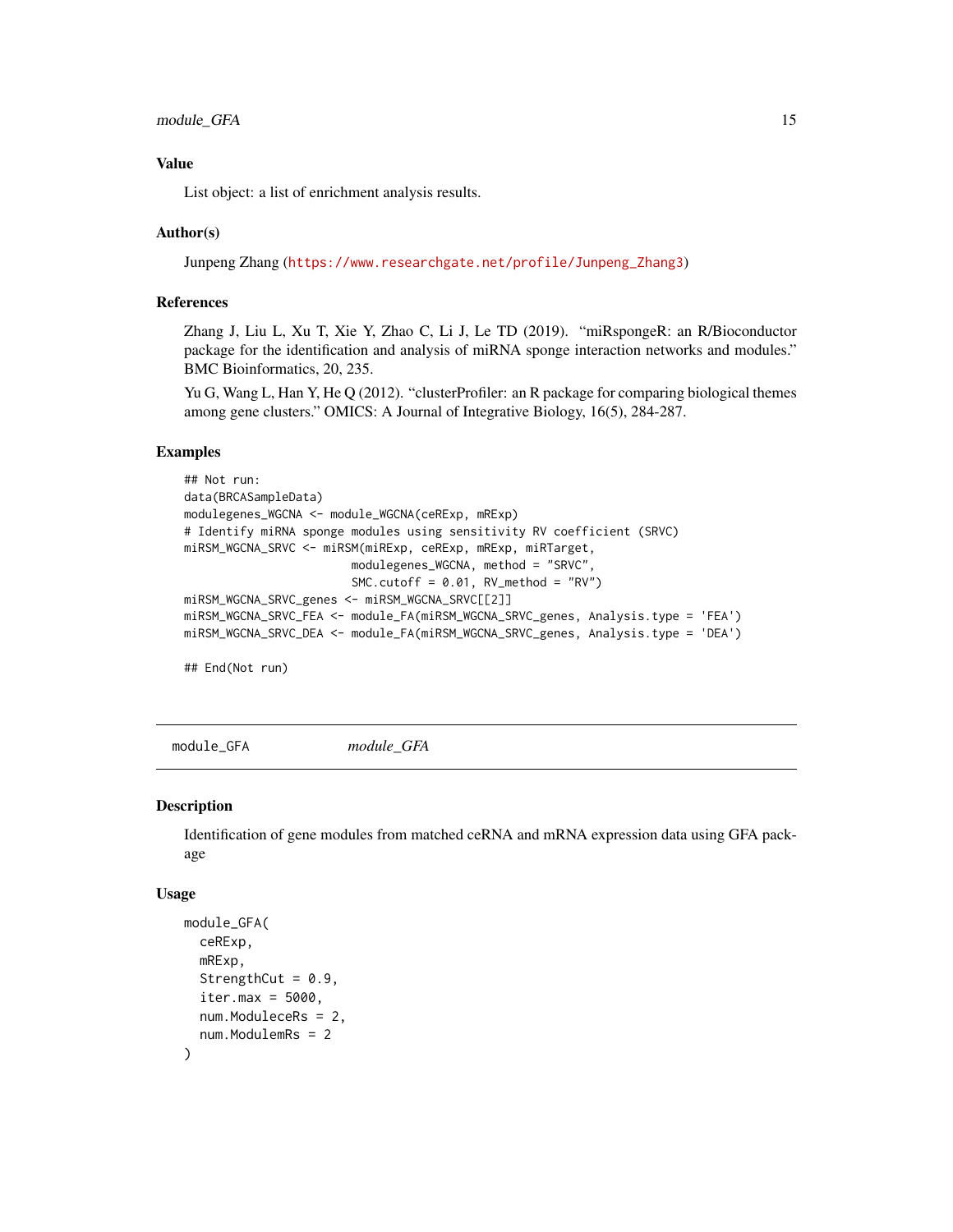#### <span id="page-15-0"></span>Arguments

| ceRExp        | A Summarized Experiment object. ceRNA expression data: rows are samples<br>and columns are ceRNAs.  |
|---------------|-----------------------------------------------------------------------------------------------------|
| $m$ R $Exp$   | A Summarized Experiment object. mRNA expression data: rows are samples<br>and columns are mRNAs.    |
| StrengthCut   | Desired minimum strength (absolute value of association with interval [0 1]) for<br>each bicluster. |
| iter.max      | The total number of Gibbs sampling steps (default 1000).                                            |
|               | num. ModuleceRs The minimum number of ceRNAs in each module.                                        |
| num.ModulemRs | The minimum number of mRNAs in each module.                                                         |

# Value

GeneSetCollection object: a list of module genes.

#### Author(s)

Junpeng Zhang ([https://www.researchgate.net/profile/Junpeng\\_Zhang3](https://www.researchgate.net/profile/Junpeng_Zhang3))

# References

Bunte K, Lepp\'aaho E, Saarinen I, Kaski S. Sparse group factor analysis for biclustering of multiple data sources. Bioinformatics. 2016, 32(16):2457-63.

Lepp\'aaho E, Ammad-ud-din M, Kaski S. GFA: exploratory analysis of multiple data sources with group factor analysis. J Mach Learn Res. 2017, 18(39):1-5.

# Examples

```
data(BRCASampleData)
modulegenes_GFA <- module_GFA(ceRExp[seq_len(20), seq_len(15)],
    mRExp[seq_len(20), seq_len(15)], iter.max = 2600)
```
module\_igraph *module\_igraph*

# Description

Identification of gene modules from matched ceRNA and mRNA expression data using igraph package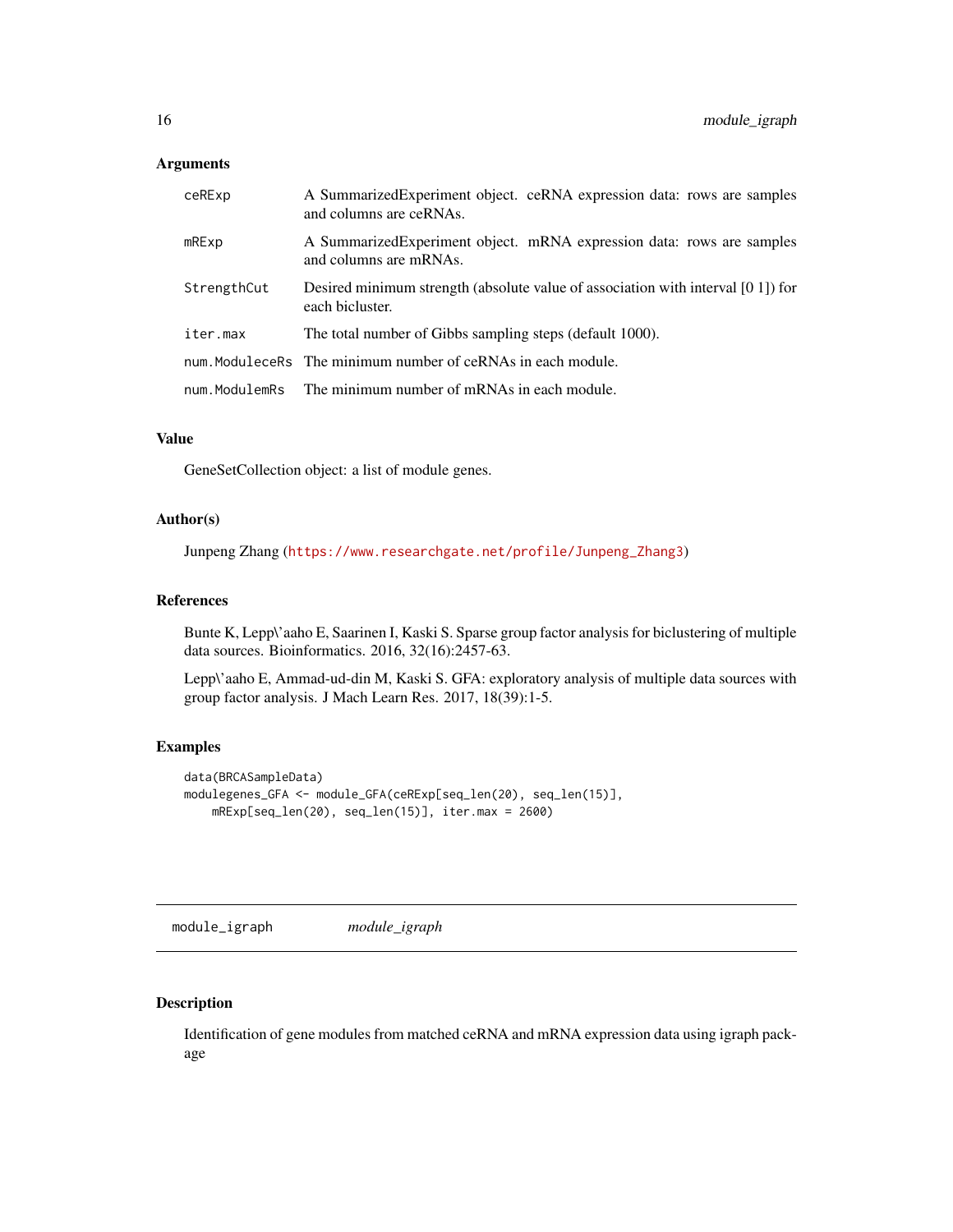# module\_igraph 17

# Usage

```
module_igraph(
 ceRExp,
 mRExp,
 cor.method = "pearson",
 pos.p.value.cutoff = 0.01,cluster.method = "greedy",
 num.ModuleceRs = 2,
 num.ModulemRs = 2
)
```
# Arguments

| ceRExp             | A Summarized Experiment object. ceRNA expression data: rows are samples<br>and columns are ceRNAs.                                                                         |
|--------------------|----------------------------------------------------------------------------------------------------------------------------------------------------------------------------|
| mRExp              | A Summarized Experiment object. mRNA expression data: rows are samples<br>and columns are mRNAs.                                                                           |
| cor.method         | The method of calculating correlation selected, including 'pearson' (default),<br>'kendall', 'spearman'.                                                                   |
| pos.p.value.cutoff |                                                                                                                                                                            |
|                    | The significant p-value cutoff of positive correlation.                                                                                                                    |
|                    | cluster method The clustering method selected in <b>igraph</b> package, including 'betweenness',<br>'greedy' (default), 'infomap', 'prop', 'eigen', 'louvain', 'walktrap'. |
|                    | num. ModuleceRs The minimum number of ceRNAs in each module.                                                                                                               |
| num.ModulemRs      | The minimum number of mRNAs in each module.                                                                                                                                |

# Value

GeneSetCollection object: a list of module genes.

# Author(s)

Junpeng Zhang ([https://www.researchgate.net/profile/Junpeng\\_Zhang3](https://www.researchgate.net/profile/Junpeng_Zhang3))

# References

Csardi G, Nepusz T. The igraph software package for complex network research, InterJournal, Complex Systems. 2006:1695.

```
data(BRCASampleData)
modulegenes_igraph <- module_igraph(ceRExp[, seq_len(10)],
    mRExp[, seq_len(10)])
```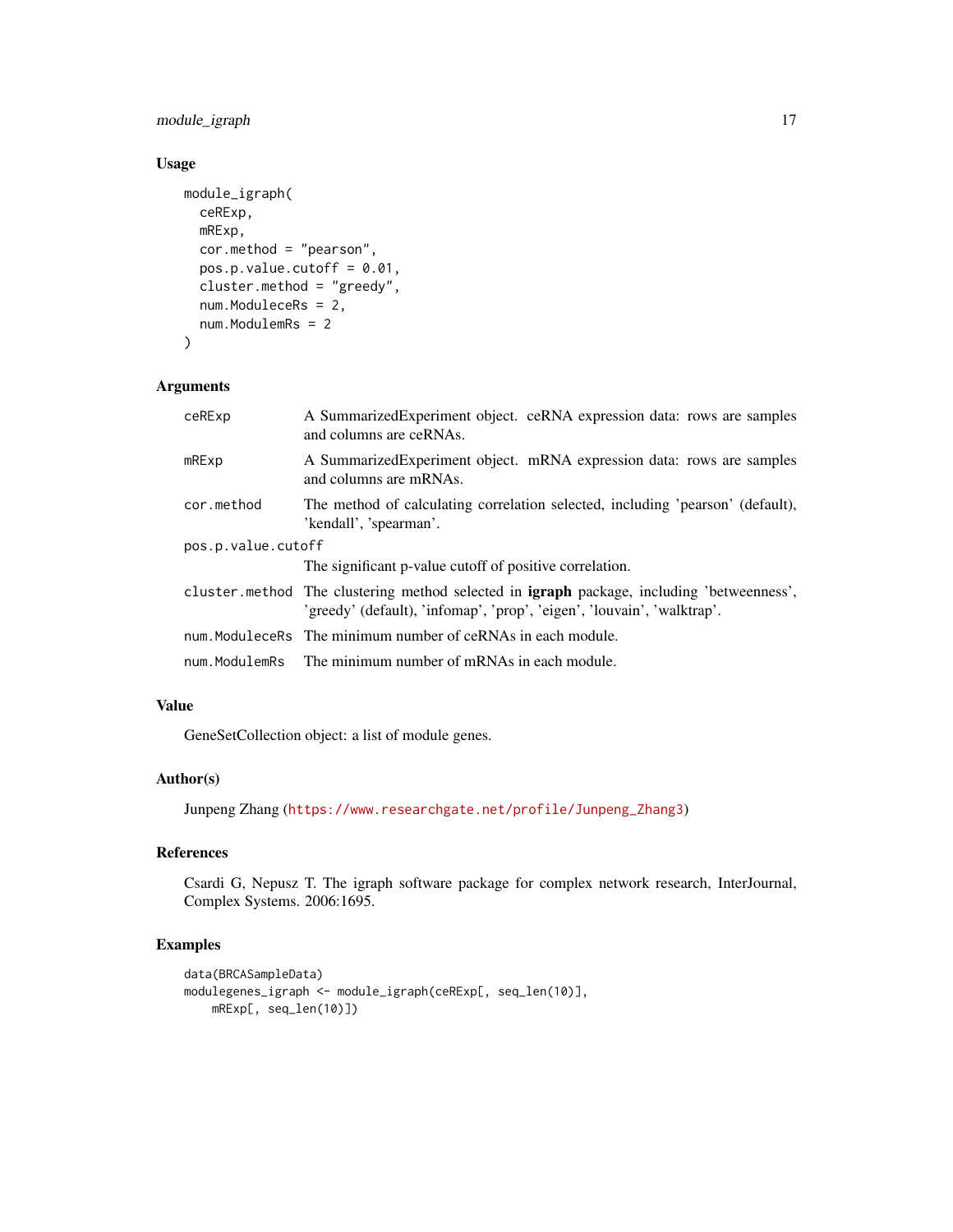<span id="page-17-0"></span>module\_miRdistribute *module\_miRdistribute*

#### Description

miRNA distribution analysis of sharing miRNAs by the identified miRNA sponge modules

#### Usage

```
module_miRdistribute(share_miRs)
```
#### Arguments

share\_miRs List object: a list of common miRNAs of each miRNA sponge module generated by share\_miRs function.

# Value

Matrix object: miRNA distribution in each miRNA sponge module.

#### Author(s)

Junpeng Zhang ([https://www.researchgate.net/profile/Junpeng\\_Zhang3](https://www.researchgate.net/profile/Junpeng_Zhang3))

#### Examples

```
data(BRCASampleData)
modulegenes_WGCNA <- module_WGCNA(ceRExp, mRExp)
# Identify miRNA sponge modules using sensitivity RV coefficient (SRVC)
miRSM_WGCNA_SRVC <- miRSM(miRExp, ceRExp, mRExp, miRTarget,
                        modulegenes_WGCNA, method = "SRVC",
                        SMC.cutoff = 0.01, RV_method = "RV")
miRSM_WGCNA_SRVC_genes <- miRSM_WGCNA_SRVC[[2]]
miRSM_WGCNA_share_miRs <- share_miRs(miRExp, ceRExp, mRExp,
                                      miRTarget, miRSM_WGCNA_SRVC_genes)
miRSM_WGCNA_miRdistribute <- module_miRdistribute(miRSM_WGCNA_share_miRs)
```
module\_miRsponge *module\_miRsponge*

# Description

Extract miRNA sponge interactions of each miRNA sponge module

#### Usage

module\_miRsponge(ceRExp, mRExp, Modulelist)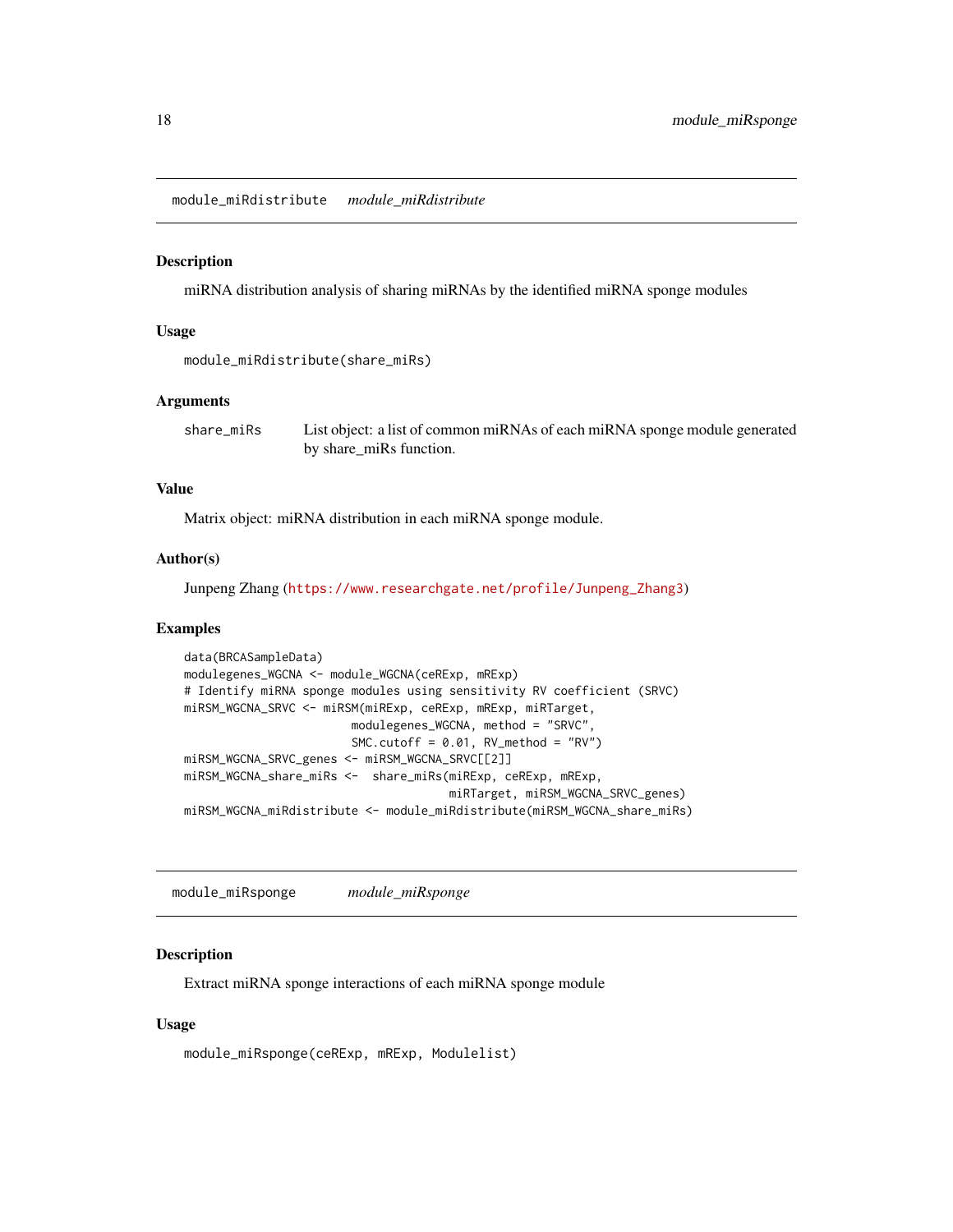# <span id="page-18-0"></span>Arguments

| ceRExp      | A Summarized Experiment object. ceRNA expression data: rows are samples<br>and columns are ceRNAs. |
|-------------|----------------------------------------------------------------------------------------------------|
| $m$ R $Exp$ | A Summarized Experiment object. mRNA expression data: rows are samples<br>and columns are mRNAs.   |
| Modulelist  | List object: a list of the identified miRNA sponge modules.                                        |

# Value

List object: miRNA sponge interactions of each miRNA sponge module.

#### Author(s)

Junpeng Zhang ([https://www.researchgate.net/profile/Junpeng\\_Zhang3](https://www.researchgate.net/profile/Junpeng_Zhang3))

# Examples

```
data(BRCASampleData)
modulegenes_WGCNA <- module_WGCNA(ceRExp, mRExp)
# Identify miRNA sponge modules using sensitivity RV coefficient (SRVC)
miRSM_WGCNA_SRVC <- miRSM(miRExp, ceRExp, mRExp, miRTarget,
                        modulegenes_WGCNA, method = "SRVC",
                        SMC.cutoff = 0.01, RV_method = "RV")miRSM_WGCNA_SRVC_genes <- miRSM_WGCNA_SRVC[[2]]
miRSM_WGCNA_share_miRs <- share_miRs(miRExp, ceRExp, mRExp,
                                      miRTarget, miRSM_WGCNA_SRVC_genes)
miRSM_WGCNA_miRsponge <- module_miRsponge(ceRExp, mRExp,
                                         miRSM_WGCNA_SRVC_genes)
```
module\_miRtarget *module\_miRtarget*

#### Description

Extract miRNA-target interactions of each miRNA sponge module

# Usage

```
module_miRtarget(share_miRs, Modulelist)
```
#### Arguments

| share miRs | List object: a list of common miRNAs of each miRNA sponge module generated<br>by share miRs function. |
|------------|-------------------------------------------------------------------------------------------------------|
| Modulelist | List object: a list of the identified miRNA sponge modules.                                           |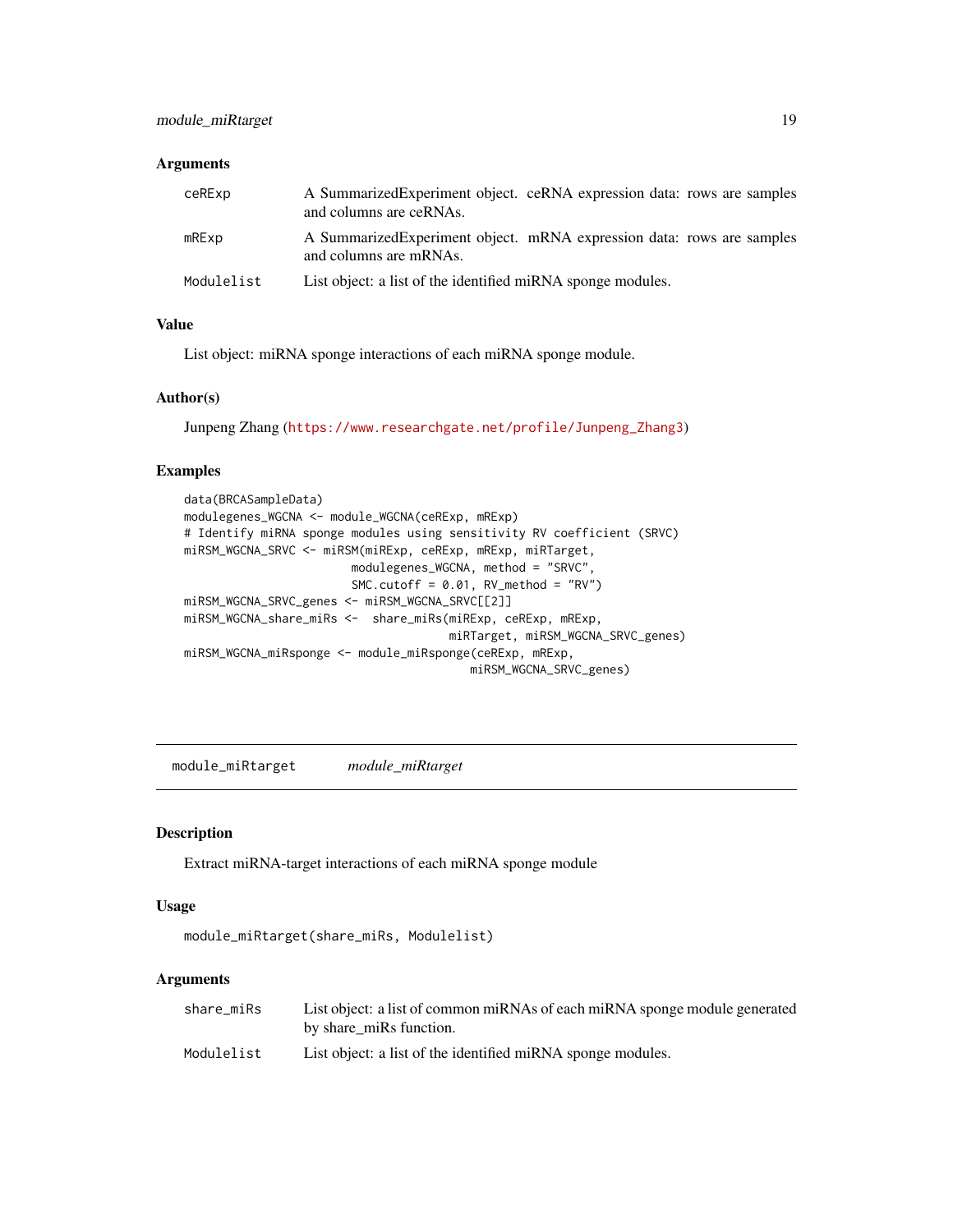<span id="page-19-0"></span>

List object: miRNA-target interactions of each miRNA sponge module.

# Author(s)

Junpeng Zhang ([https://www.researchgate.net/profile/Junpeng\\_Zhang3](https://www.researchgate.net/profile/Junpeng_Zhang3))

# Examples

```
data(BRCASampleData)
modulegenes_WGCNA <- module_WGCNA(ceRExp, mRExp)
# Identify miRNA sponge modules using sensitivity RV coefficient (SRVC)
miRSM_WGCNA_SRVC <- miRSM(miRExp, ceRExp, mRExp, miRTarget,
                       modulegenes_WGCNA, method = "SRVC",
                        SMC.cutoff = 0.01, RV_method = "RV")miRSM_WGCNA_SRVC_genes <- miRSM_WGCNA_SRVC[[2]]
miRSM_WGCNA_share_miRs <- share_miRs(miRExp, ceRExp, mRExp,
                                      miRTarget, miRSM_WGCNA_SRVC_genes)
miRSM_WGCNA_miRtarget <- module_miRtarget(miRSM_WGCNA_share_miRs,
                                          miRSM_WGCNA_SRVC_genes)
```
module\_NMF *module\_NMF*

# Description

Identification of gene modules from matched ceRNA and mRNA expression data using NMF package

#### Usage

```
module_NMF(
  ceRExp,
  mRExp,
 NMF.algorithm = "brunet",
  num.modules = 10,
  num.ModuleceRs = 2,
  num.ModulemRs = 2
)
```
# Arguments

| ceRExp       | A Summarized Experiment object. ceRNA expression data: rows are samples<br>and columns are ceRNAs. |  |
|--------------|----------------------------------------------------------------------------------------------------|--|
| $m$ R $Ex$ p | A Summarized Experiment object. mRNA expression data: rows are samples<br>and columns are mRNAs.   |  |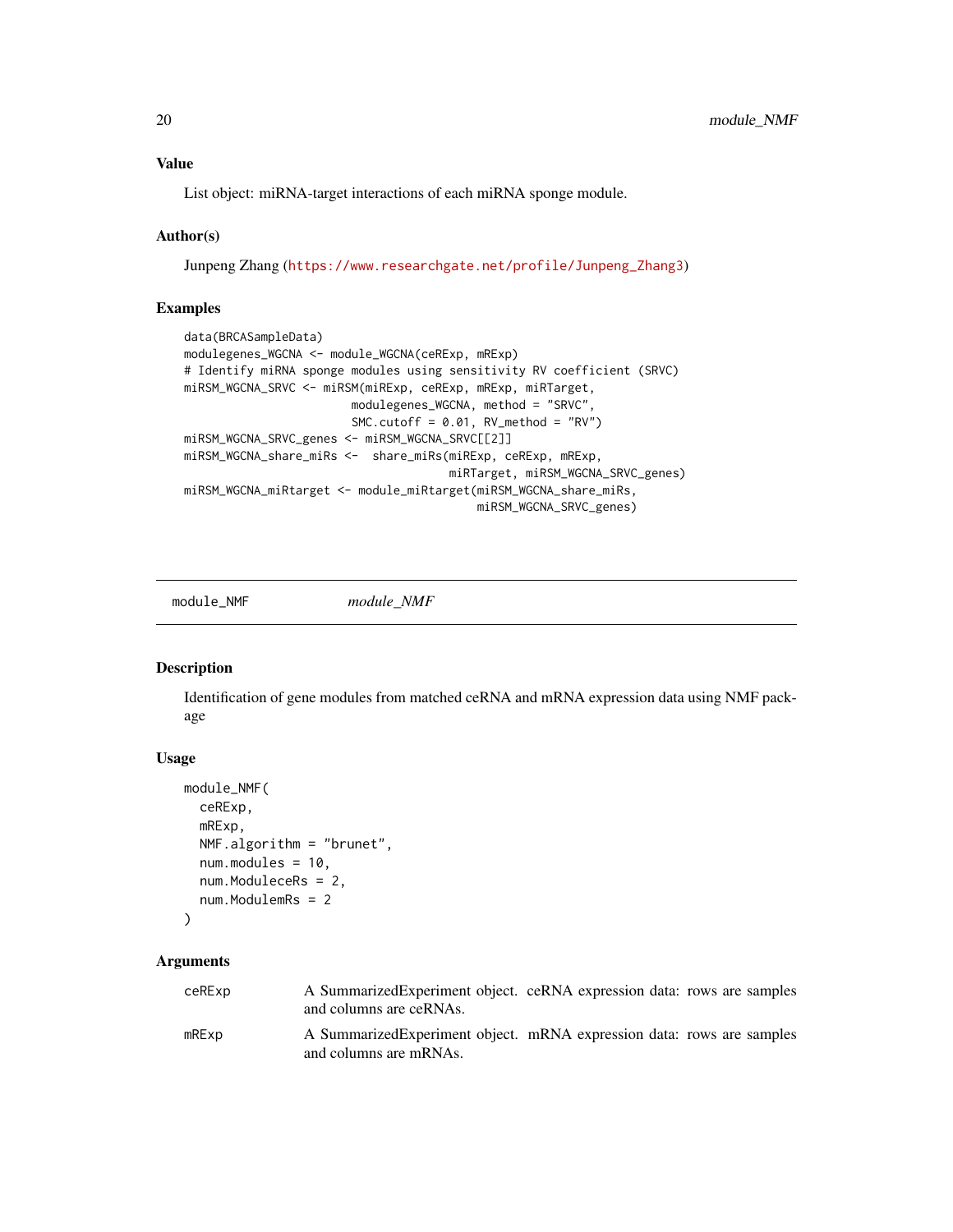<span id="page-20-0"></span>

|             | NMF. algorithm Specification of the NMF algorithm, including 'brunet' (default), 'Frobenius', |
|-------------|-----------------------------------------------------------------------------------------------|
|             | 'KL', 'lee', 'nsNMF', 'offset', 'siNMF', 'snmf/l', 'snmf/r'.                                  |
| num.modules | The number of modules to be identified.                                                       |
|             | num. ModuleceRs The minimum number of ceRNAs in each module.                                  |
|             | num. ModulemRs The minimum number of mRNAs in each module.                                    |

# Value

GeneSetCollection object: a list of module genes.

# Author(s)

Junpeng Zhang ([https://www.researchgate.net/profile/Junpeng\\_Zhang3](https://www.researchgate.net/profile/Junpeng_Zhang3))

# References

Gaujoux R, Seoighe C. A flexible R package for nonnegative matrix factorization. BMC Bioinformatics. 2010, 11:367.

# Examples

```
data(BRCASampleData)
# Reimport NMF package to avoid conflicts with DelayedArray package
library(NMF)
modulegenes_NMF <- module_NMF(ceRExp[, seq_len(10)],
   mRExp[, seq_len(10)])
```
module\_ProNet *module\_ProNet*

#### Description

Identification of gene modules from matched ceRNA and mRNA expression data using ProNet package

#### Usage

```
module_ProNet(
  ceRExp,
 mRExp,
  cor.method = "pearson",
  pos.p.value.cutoff = 0.01,cluster.method = "MCL",
  num.ModuleceRs = 2,
  num.ModulemRs = 2
)
```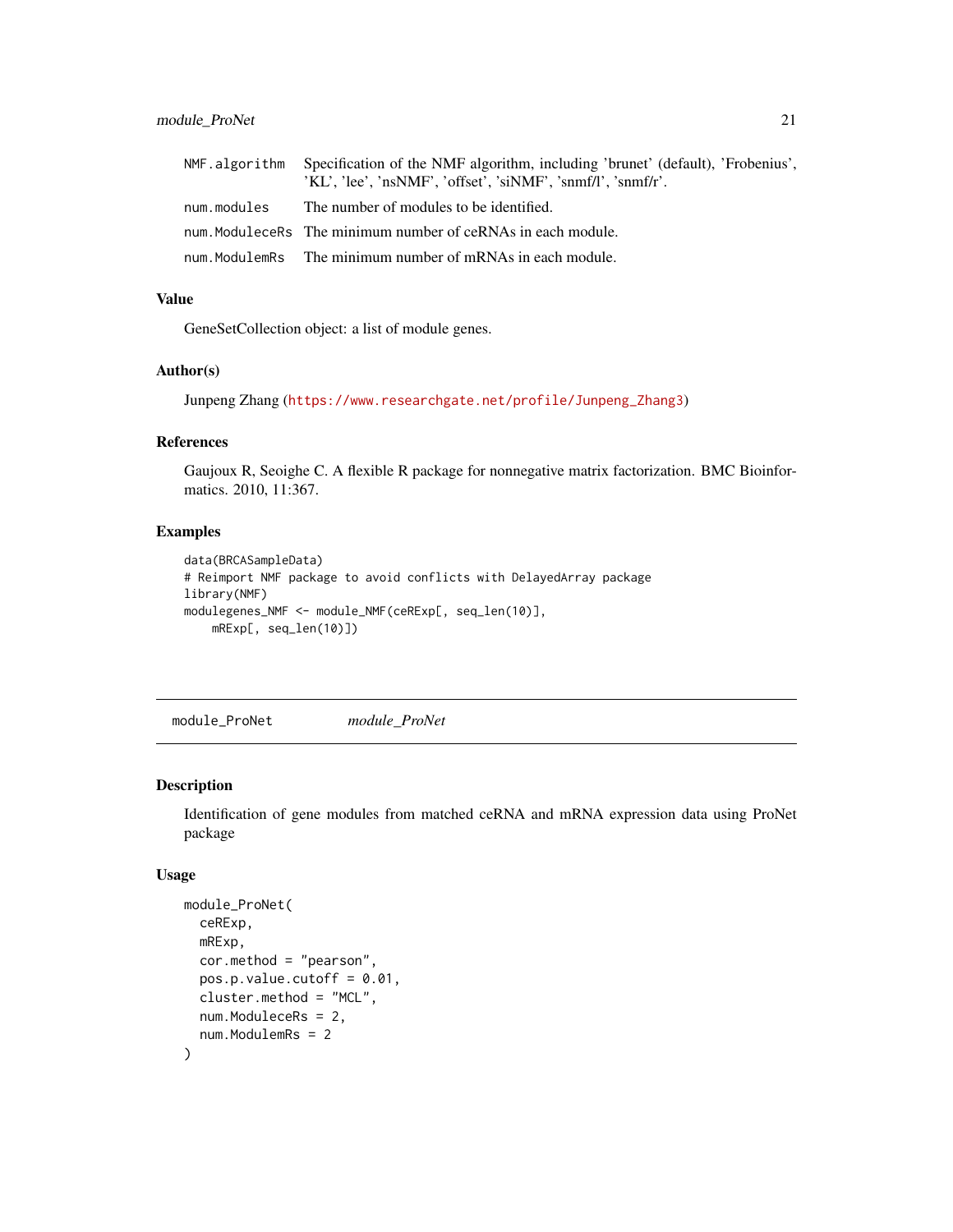#### **Arguments**

| ceRExp             | A SummarizedExperiment object. ceRNA expression data: rows are samples<br>and columns are ceRNAs.                                  |
|--------------------|------------------------------------------------------------------------------------------------------------------------------------|
| $m$ R $Exp$        | A Summarized Experiment object. mRNA expression data: rows are samples<br>and columns are mRNAs.                                   |
| cor.method         | The method of calculating correlation selected, including 'pearson' (default),<br>'kendall', 'spearman'.                           |
| pos.p.value.cutoff |                                                                                                                                    |
|                    | The significant p-value cutoff of positive correlation                                                                             |
|                    | cluster method The clustering method selected in <b>ProNet</b> package, including 'FN', 'MCL' (de-<br>fault), 'LINKCOMM', 'MCODE'. |
|                    | num. ModuleceRs The minimum number of ceRNAs in each module.                                                                       |
| num.ModulemRs      | The minimum number of mRNAs in each module.                                                                                        |

# Value

GeneSetCollection object: a list of module genes.

#### Author(s)

Junpeng Zhang ([https://www.researchgate.net/profile/Junpeng\\_Zhang3](https://www.researchgate.net/profile/Junpeng_Zhang3))

# References

Clauset A, Newman ME, Moore C. Finding community structure in very large networks. Phys Rev E Stat Nonlin Soft Matter Phys., 2004, 70(6 Pt 2):066111.

Enright AJ, Van Dongen S, Ouzounis CA. An efficient algorithm for large-scale detection of protein families. Nucleic Acids Res., 2002, 30(7):1575-84.

Kalinka AT, Tomancak P. linkcomm: an R package for the generation, visualization, and analysis of link communities in networks of arbitrary size and type. Bioinformatics, 2011, 27(14):2011-2.

Bader GD, Hogue CW. An automated method for finding molecular complexes in large protein interaction networks. BMC Bioinformatics, 2003, 4:2.

```
data(BRCASampleData)
modulegenes_ProNet <- module_ProNet(ceRExp[, seq_len(10)],
   mRExp[, seq_len(10)])
```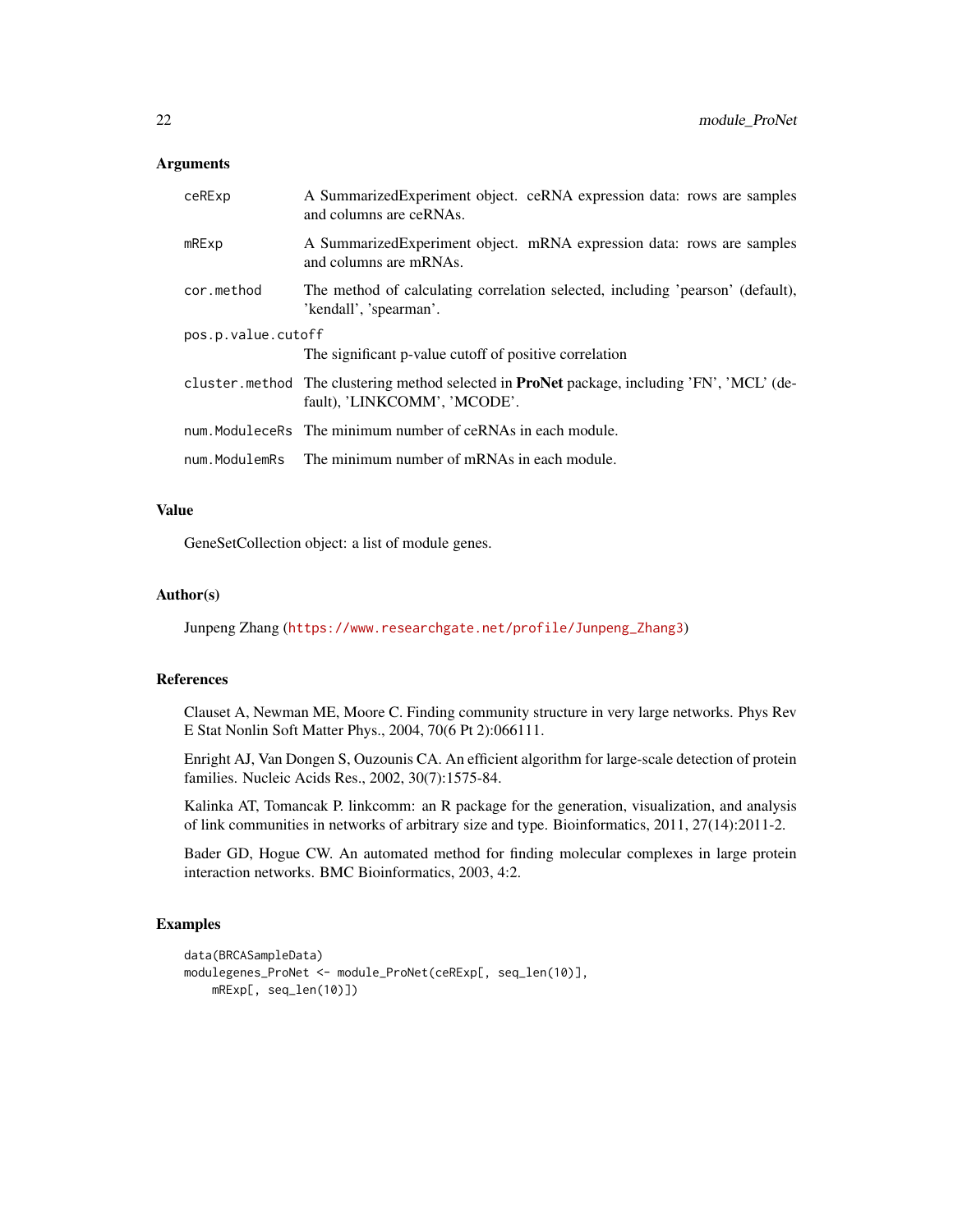#### <span id="page-22-0"></span>Description

Validation of miRNA sponge interactions in each miRNA sponge module

#### Usage

module\_Validate(Modulelist, Groundtruth)

#### Arguments

| Modulelist  | List object: a list of the identified miRNA sponge modules.                  |
|-------------|------------------------------------------------------------------------------|
| Groundtruth | Matrix object: a list of experimentally validated miRNA sponge interactions. |

# Value

List object: a list of validated miRNA sponge interactions in each miRNA sponge module

# Author(s)

Junpeng Zhang ([https://www.researchgate.net/profile/Junpeng\\_Zhang3](https://www.researchgate.net/profile/Junpeng_Zhang3))

```
data(BRCASampleData)
modulegenes_WGCNA <- module_WGCNA(ceRExp, mRExp)
# Identify miRNA sponge modules using sensitivity RV coefficient (SRVC)
miRSM_WGCNA_SRVC <- miRSM(miRExp, ceRExp, mRExp, miRTarget,
                        modulegenes_WGCNA, method = "SRVC",
                        SMC.cutoff = 0.01, RV\_method = "RV")miRSM_WGCNA_SRVC_genes <- miRSM_WGCNA_SRVC[[2]]
library(miRspongeR)
Groundtruthcsv <- system.file("extdata", "Groundtruth.csv", package="miRspongeR")
Groundtruth <- read.csv(Groundtruthcsv, header=TRUE, sep=",")
miRSM.Validate <- module_Validate(miRSM_WGCNA_SRVC_genes, Groundtruth)
```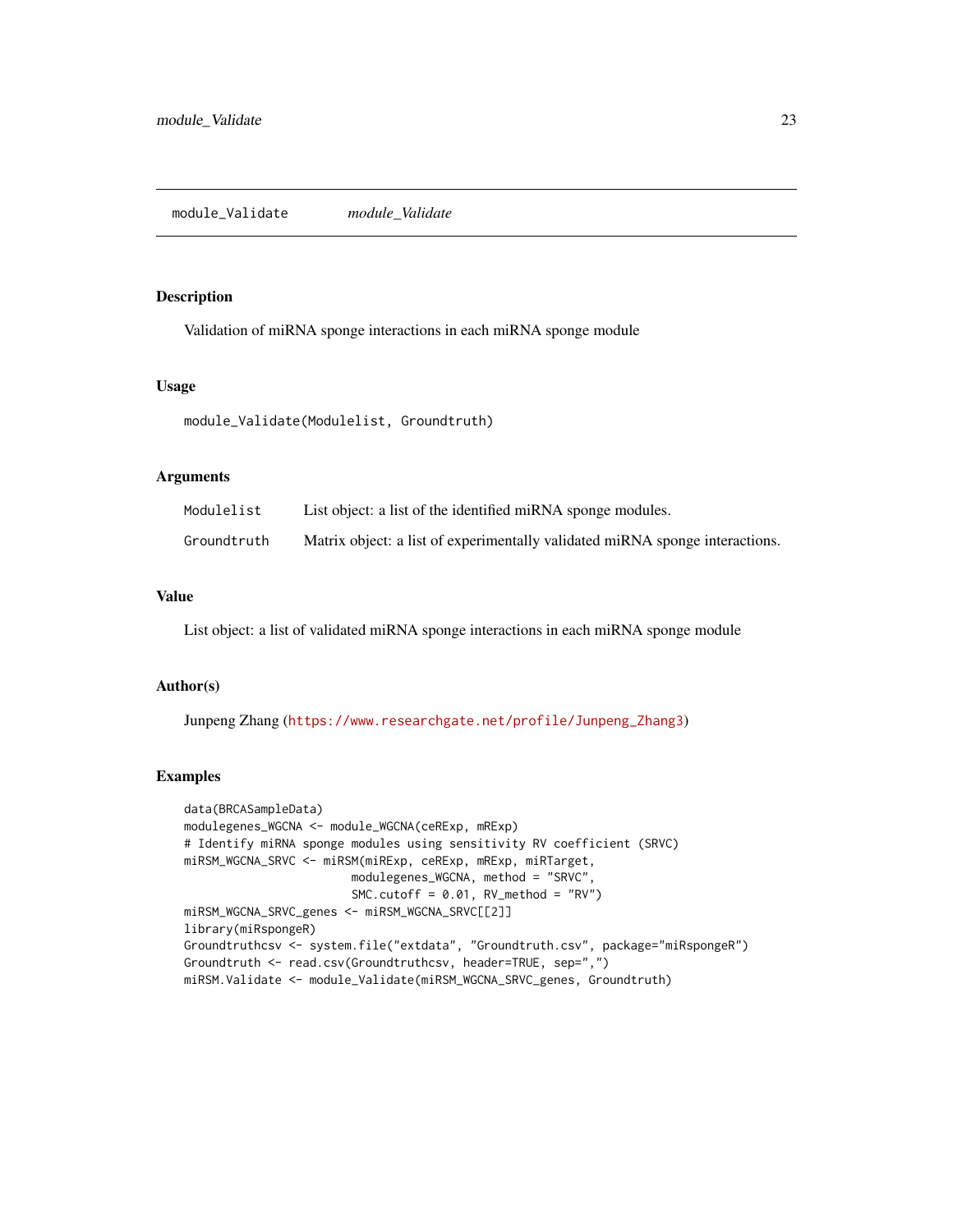<span id="page-23-0"></span>module\_WGCNA *module\_WGCNA*

#### Description

Identification of co-expressed gene modules from matched ceRNA and mRNA expression data using WGCNA package

# Usage

```
module_WGCNA(
  ceRExp,
  mRExp,
  RsquaredCut = 0.9,
  num.ModuleceRs = 2,
  num.ModulemRs = 2
\mathcal{L}
```
# Arguments

| ceRExp      | A SummarizedExperiment object. ceRNA expression data: rows are samples<br>and columns are ceRNAs. |  |
|-------------|---------------------------------------------------------------------------------------------------|--|
| $m$ R $Exp$ | A Summarized Experiment object. mRNA expression data: rows are samples<br>and columns are mRNAs.  |  |
| RsquaredCut | Desired minimum scale free topology fitting index $R^2$ with interval [0 1].                      |  |
|             | num. ModuleceRs The minimum number of ceRNAs in each module.                                      |  |
|             | num. ModulemRs The minimum number of mRNAs in each module.                                        |  |

## Value

GeneSetCollection object: a list of module genes.

# Author(s)

Junpeng Zhang ([https://www.researchgate.net/profile/Junpeng\\_Zhang3](https://www.researchgate.net/profile/Junpeng_Zhang3))

#### References

Langfelder P, Horvath S. WGCNA: an R package for weighted correlation network analysis. BMC Bioinformatics. 2008, 9:559.#'

```
data(BRCASampleData)
modulegenes_WGCNA <- module_WGCNA(ceRExp[, seq_len(80)],
    mRExp[, seq_len(80)])
```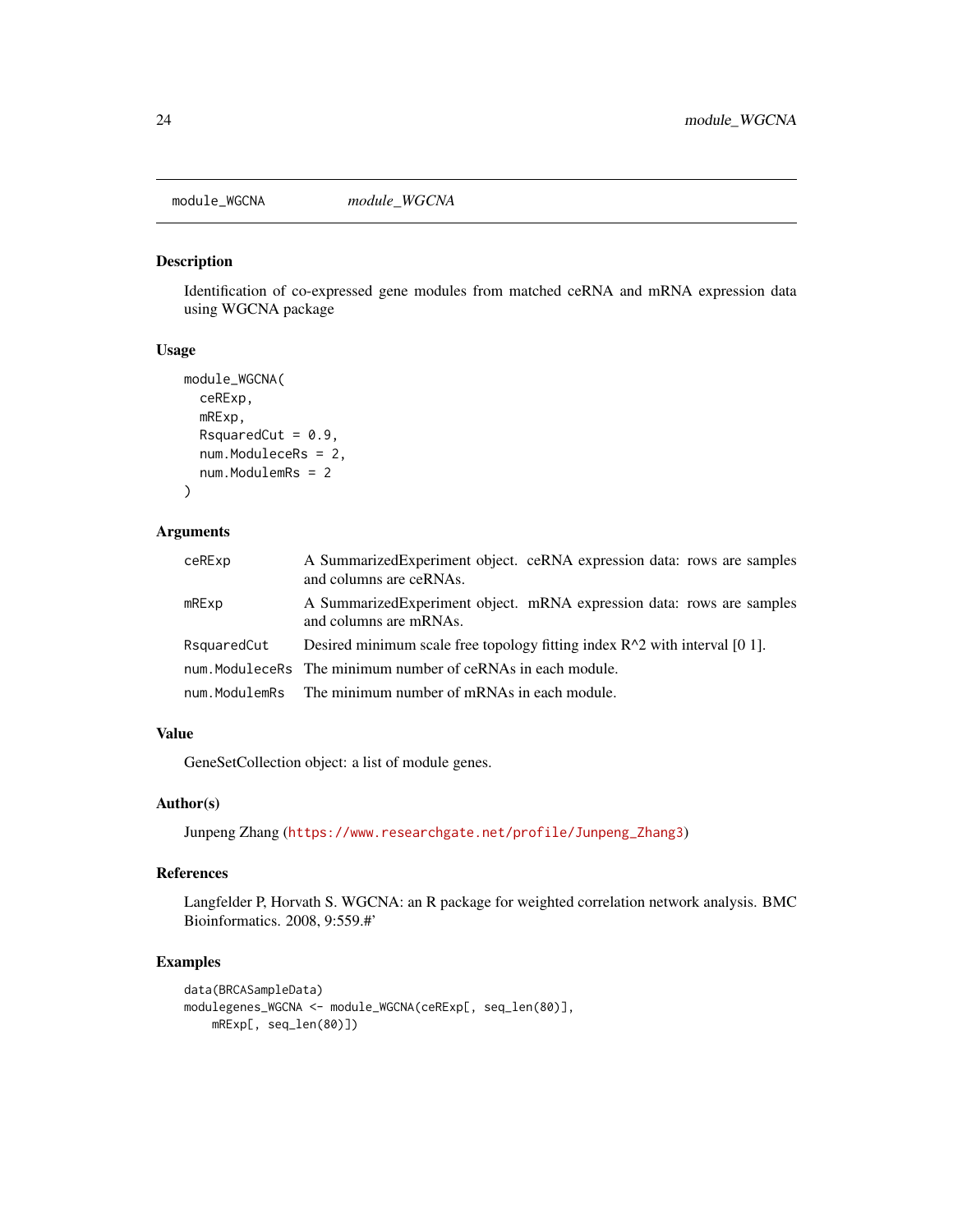<span id="page-24-0"></span>

### Description

mRNA expression data

# Format

mRExp: A SummarizedExperiment object with 72 BRCA and 72 normal samples (rows) and 226 miRNAs (columns).

# Details

The matched breast invasive carcinoma (BRCA) miRNA, lncRNA and mRNA expression data is obtained from TCGA (http://cancergenome.nih.gov/). The data focuses on 72 individuals for which the complete sets of tumor and matched normal (i.e., normal tissue taken from the same patient) profiles are available. A mRNA which has missing values in more than 10 are imputed using the k-nearest neighbours (KNN) algorithm from the impute R package. We use the limma R package to infer differentially expressed mRNAs between tumour and normal samples. After the analysis, we select top 500 mRNAs which are differentially expressed at a significant level (adjusted p-value < 1E-02, adjusted by Benjamini & Hochberg method).

share\_miRs *share\_miRs*

# Description

Extract common miRNAs of each miRNA sponge module

# Usage

```
share_miRs(miRExp, ceRExp, mRExp, miRTarget, Modulelist)
```
#### Arguments

| miRExp         | A Summarized Experiment object. miRNA expression data: rows are samples<br>and columns are miRNAs. |
|----------------|----------------------------------------------------------------------------------------------------|
| ceRExp         | A Summarized Experiment object. ceRNA expression data: rows are samples<br>and columns are ceRNAs. |
| $m$ R $E$ $xp$ | A Summarized Experiment object. mRNA expression data: rows are samples<br>and columns are mRNAs.   |
| miRTarget      | A Summarized Experiment object. Putative miRNA-target binding information.                         |
| Modulelist     | List object: a list of the identified miRNA sponge modules.                                        |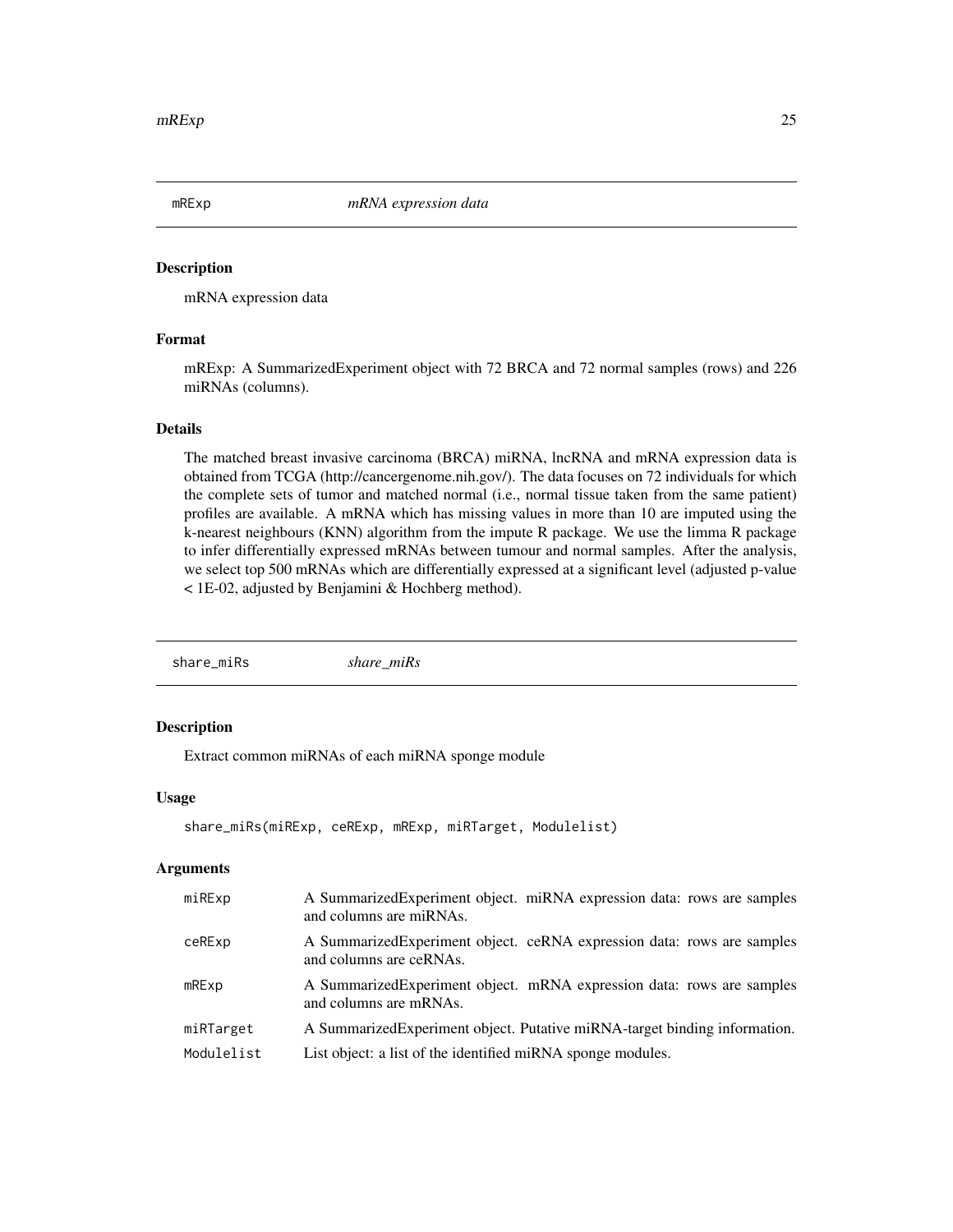List object: a list of common miRNAs of each miRNA sponge module.

# Author(s)

Junpeng Zhang ([https://www.researchgate.net/profile/Junpeng\\_Zhang3](https://www.researchgate.net/profile/Junpeng_Zhang3))

```
data(BRCASampleData)
modulegenes_WGCNA <- module_WGCNA(ceRExp, mRExp)
# Identify miRNA sponge modules using sensitivity RV coefficient (SRVC)
miRSM_WGCNA_SRVC <- miRSM(miRExp, ceRExp, mRExp, miRTarget,
                       modulegenes_WGCNA, method = "SRVC",
                        SMC.cutoff = 0.01, RV_method = "RV")
miRSM_WGCNA_SRVC_genes <- miRSM_WGCNA_SRVC[[2]]
miRSM_WGCNA_share_miRs <- share_miRs(miRExp, ceRExp, mRExp,
                                      miRTarget, miRSM_WGCNA_SRVC_genes)
```